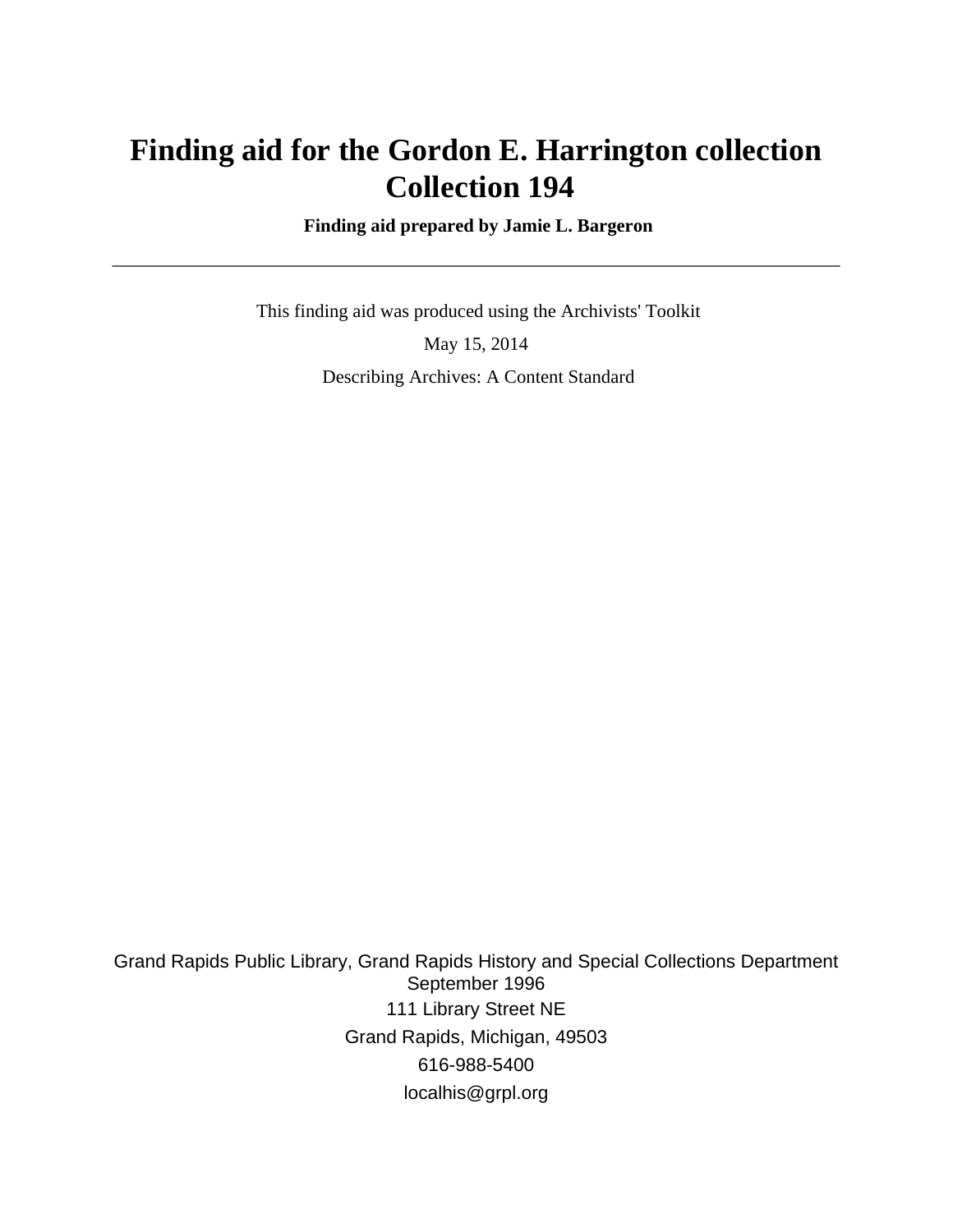# **Table of Contents**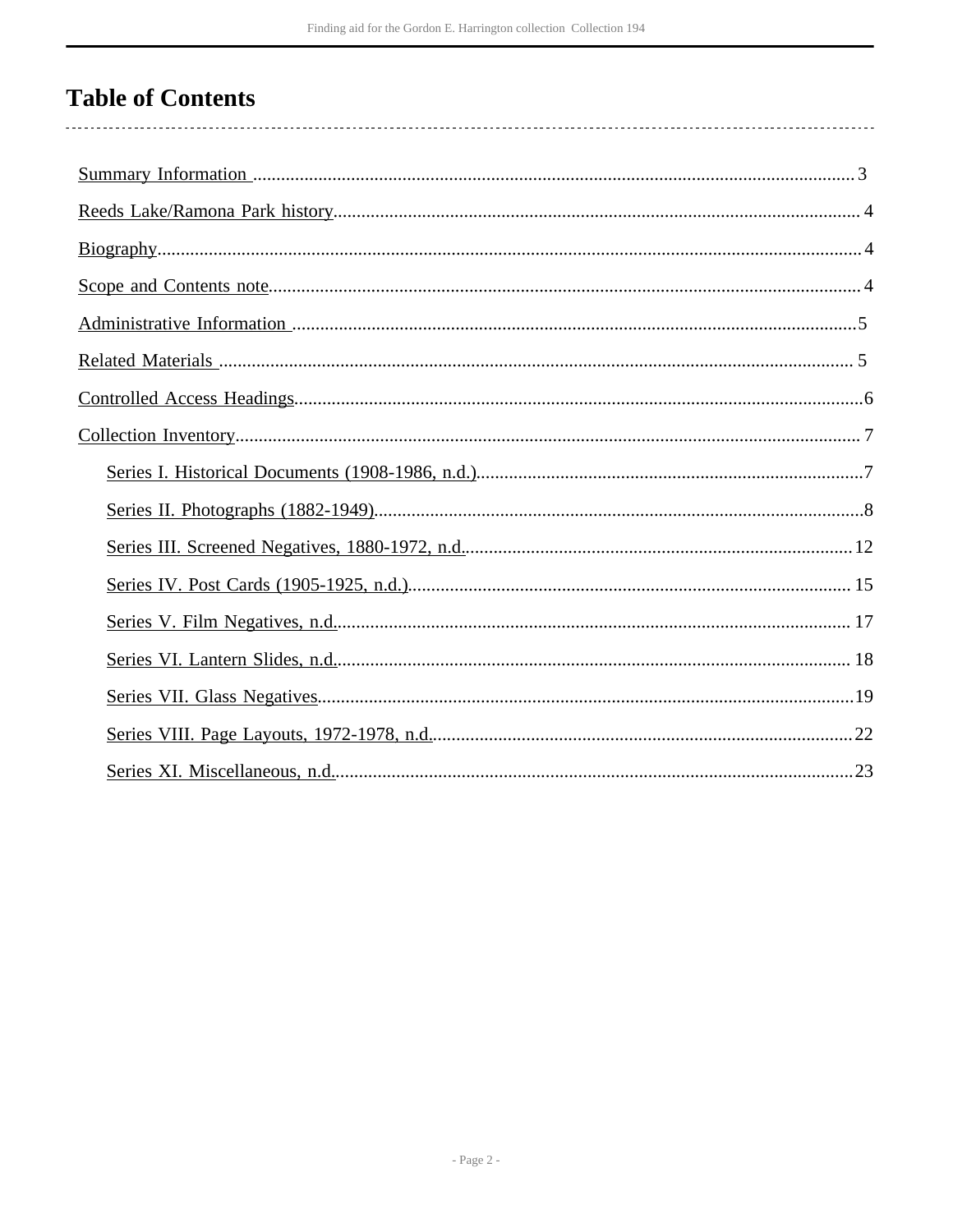# <span id="page-2-0"></span>**Summary Information**

..................................

| <b>Repository</b>          | Grand Rapids Public Library, Grand Rapids History and Special<br><b>Collections Department</b>                                                                                                                                                                                                                                                                                                                                                                                                                                                                                                                                                                                                                                                                                                                                                                                                                                                   |
|----------------------------|--------------------------------------------------------------------------------------------------------------------------------------------------------------------------------------------------------------------------------------------------------------------------------------------------------------------------------------------------------------------------------------------------------------------------------------------------------------------------------------------------------------------------------------------------------------------------------------------------------------------------------------------------------------------------------------------------------------------------------------------------------------------------------------------------------------------------------------------------------------------------------------------------------------------------------------------------|
| <b>Creator - Collector</b> | Harrington, Gordon E, d. 1996                                                                                                                                                                                                                                                                                                                                                                                                                                                                                                                                                                                                                                                                                                                                                                                                                                                                                                                    |
| <b>Title</b>               | Gordon E. Harrington collection                                                                                                                                                                                                                                                                                                                                                                                                                                                                                                                                                                                                                                                                                                                                                                                                                                                                                                                  |
| Date [inclusive]           | 1880-1986                                                                                                                                                                                                                                                                                                                                                                                                                                                                                                                                                                                                                                                                                                                                                                                                                                                                                                                                        |
| <b>Extent</b>              | 6.5 Linear feet 14 boxes                                                                                                                                                                                                                                                                                                                                                                                                                                                                                                                                                                                                                                                                                                                                                                                                                                                                                                                         |
| Language                   | English                                                                                                                                                                                                                                                                                                                                                                                                                                                                                                                                                                                                                                                                                                                                                                                                                                                                                                                                          |
| <b>Abstract</b>            | The Gordon E. Harrington collection includes documents, photographs,<br>negatives, lantern slides and glass negatives, newspaper page layout<br>negatives, and postcards reflecting Harrington's interest in Grand Rapids,<br>Michigan history. Depicted is turn-of-the-century Grand Rapids, including<br>the Powers Theater, Redmond Opera House, 1904 flood and ice jams, area<br>businesses and homes and paddle and steamboats. The page layouts are for<br>Harrington's column, "Those Good Old Days," written for the Interpreter<br>newspaper during the 1970s. In these columns Harrington illustrated<br>Grand Rapids history, including articles on Mrs. J.C. Carr, Mathias J.<br>Alten and Charles Lindbergh. While a wide variety of subject matter is<br>included in the collection, a large portion of the documents and images<br>represent the history of Ramona Park and Reed's Lake located in the East<br>Grand Rapids area. |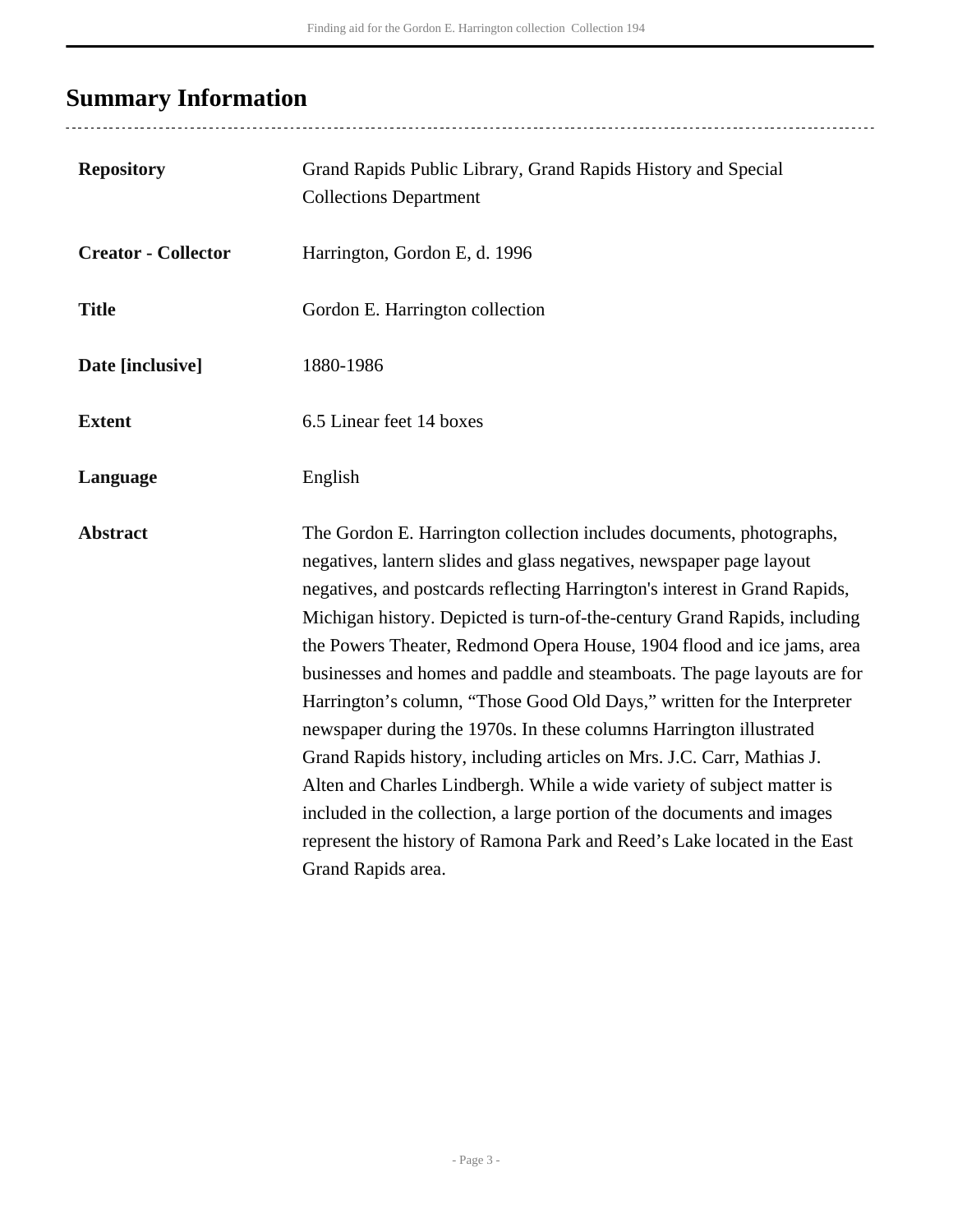## <span id="page-3-0"></span>**Reeds Lake/Ramona Park history**

Widely represented in Harrington's collection are views, programs, a contract and historical articles of Reeds Lake, including Ramona Park, a major recreational area on the east side of Grand Rapids, later East Grand Rapids. Drawing visitors from around the Midwest and once accessible from the city by trolley car, picnicking began in the lake area as early as 1868. Ramona Park emerged around 1897 as one of the finest amusement parks in the country. The Ramona Theater was constructed in 1897 and rebuilt in 1912. In the 1930s and 1940s the Theater attracted popular acts such as the Marx Brothers, Jimmie Durante and Edgar Bergen. By 1955 the amusement park was closed and the SS. Ramona ferry boat made its last cruise. A residential area developed around the lake which led to the demise of the theater, torn down in 1949, and limited the sharing of the lake as a recreational center.

## <span id="page-3-1"></span>**Biography**

An avid collector of local history memorabilia, Gordon Harrington died in Feb. 1996, survived by his wife. The Grand Rapids city directories list a Gordon Harrington living by himself on Madison Ave. in 1940. By 1943/44 Gordon and Mary Harrington are given at 1207 Phillips Ave., with Gordon employed as an inspector for Grand Rapids Industries and later Metal Craft Co. Later the Harrington's lived at 1215 Gladstone Dr., where they remained until his death.

Various city directories list Harrington as an editor, office worker, camera man and manager for Geo. W. Welch Co., from 1955 to 1975. From October 1968 to November 1975, Welch published The Interpreter, an alternative newspaper. Harrington's column in 1973-1975 Interpreter issues, were called "'Those 'Good Old Days,' and often featured images or old advertisements from Grand Rapids Public Library holdings. After The Interpreter folded, Harrington is recorded in the directories as working as manager for Slot Publishing in 1976, a salesman for Smith Enterprises in 1978/1979 and a clerk for the Grand Rapids Press from 1980-1983. He retired in 1984.

## <span id="page-3-2"></span>**Scope and Contents note**

The bulk of this collection is made up of photographic materials including glass, film negatives along with prints. While the emphasis of the collection is on Ramona Park, the photograph prints focus mainly on Grand Rapids. Negatives and photographs show Ramona Park during the first half of the 20th century,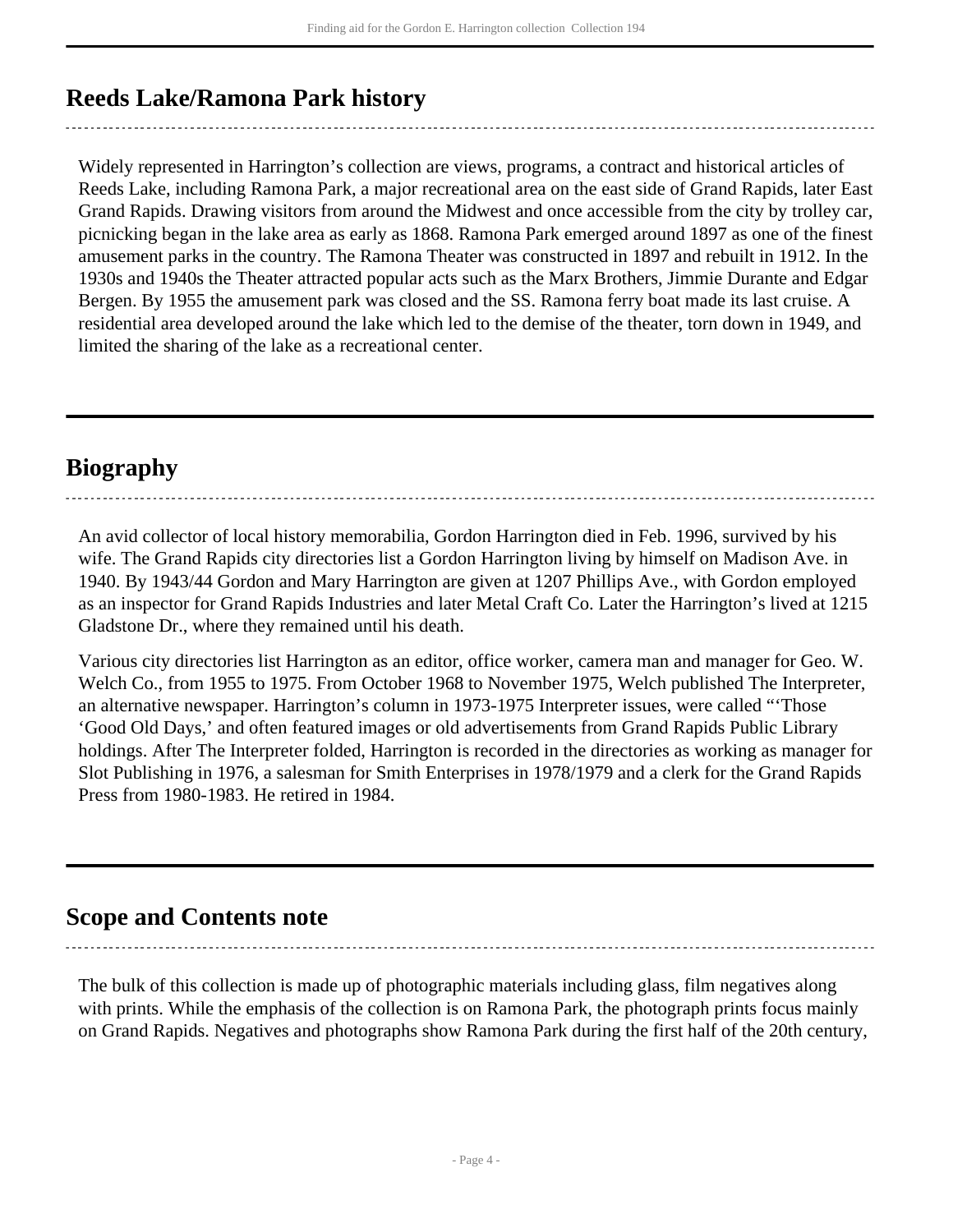theater programs date from 1908 to 1932, newspaper clippings about the closing of Ramona Park are from the early 1950s, a history of the merry-go-round is included, and postcards date from 1905 to 1925. Catastrophic events in Grand Rapids, like the fire of 1882 and the flood of March, 1904, are depicted in photographs. Lantern slides for Grand Rapids area businesses, which were shown at Ramona Park Theater, are also included in the collection. Page layouts, from The Interpreter, show historic photographs, many of which are from other GRPL Local History photo collections.

A scrapbook (Acc. 1992.030 Anonymous) of Gordon Harrington's column "Those 'Good Old Days'", from The Interpreter, has also been included with this collection's miscellaneous materials.

# <span id="page-4-0"></span>**Administrative Information**

### **Publication Information**

Grand Rapids Public Library, Grand Rapids History and Special Collections Department September 1996

### **Immediate Source of Acquisition note**

Gordon Harrington, accession numbers 1992.030, 1994.044 and unknown.

Acquisition of this collection was made possible through a contribution from the Questers. Two Quester members, June Murphy and Nancy Smith, also provided items in this collection.

# <span id="page-4-1"></span>**Related Materials**

## **Related Archival Materials note**

Interpreter (newspaper), microfilm, v. 1, no. 1, 1968-v. 8, no. 12, Nov. 1975. [Probably incomplete]

2000.037. "Welcome to East Grand Rapids Village, Incorp. 1891" Poster by Phyllis Duffy.

00.[139].1 unprocessed. Said to be part of a backdrop at Ramona Theater. Believed to be from Harrington. See the Archivist for access to this item.

Collection 289, the Greater Grand Rapids Publishers and Publishing Collection Collection 160. RE Interpreter article by Harrington on the Grand Rapids Chicks. July 29, 1971.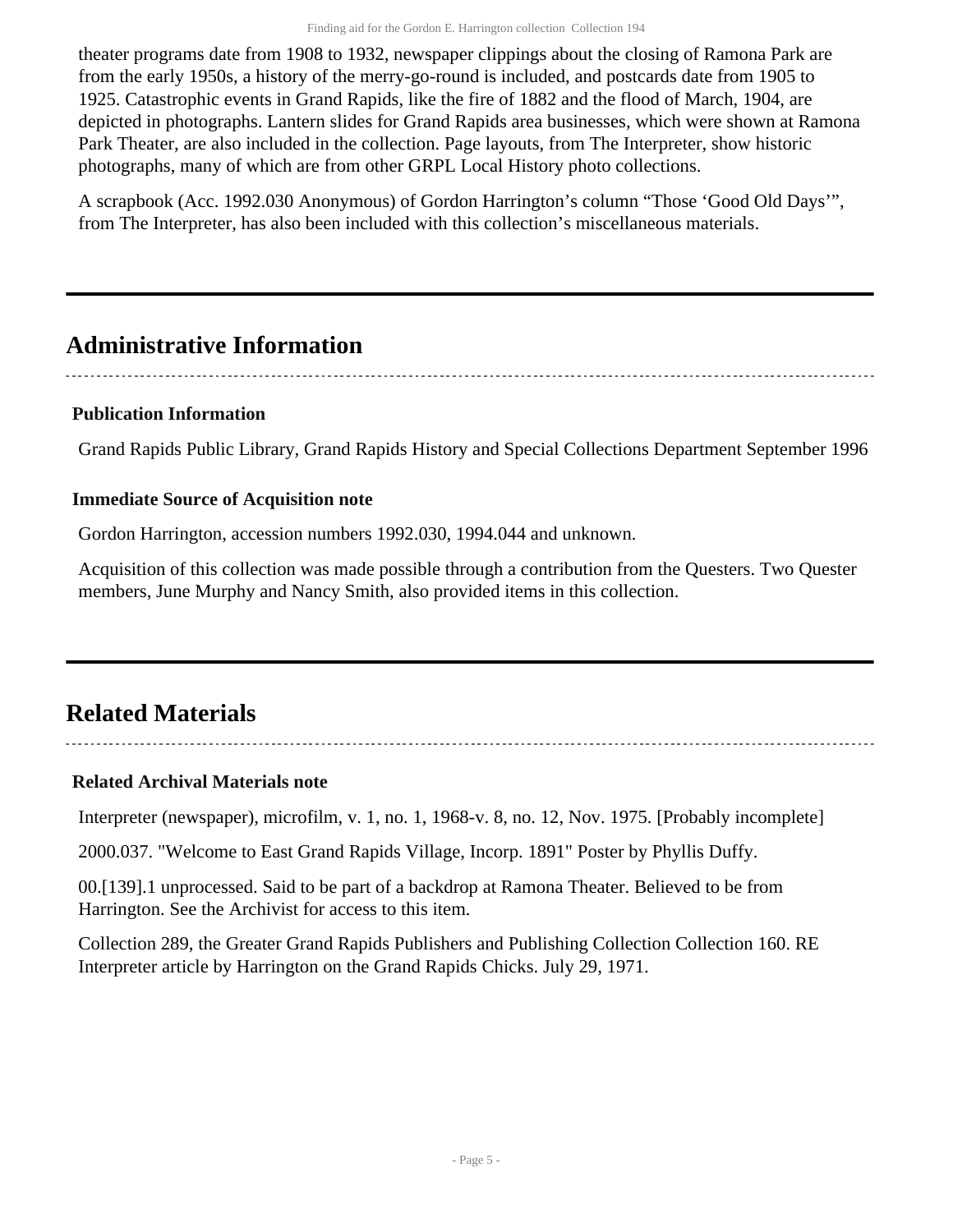# <span id="page-5-0"></span>**Controlled Access Headings**

#### **Geographic Name(s)**

 $\overline{a}$ 

- East Grand Rapids (Mich.) -- History
- Grand Rapids (Mich.) -- History -- Photographs
- Ramona Park (East Grand Rapids, Mich.)

#### **Personal Name(s)**

• Harrington, Gordon E, d. 1996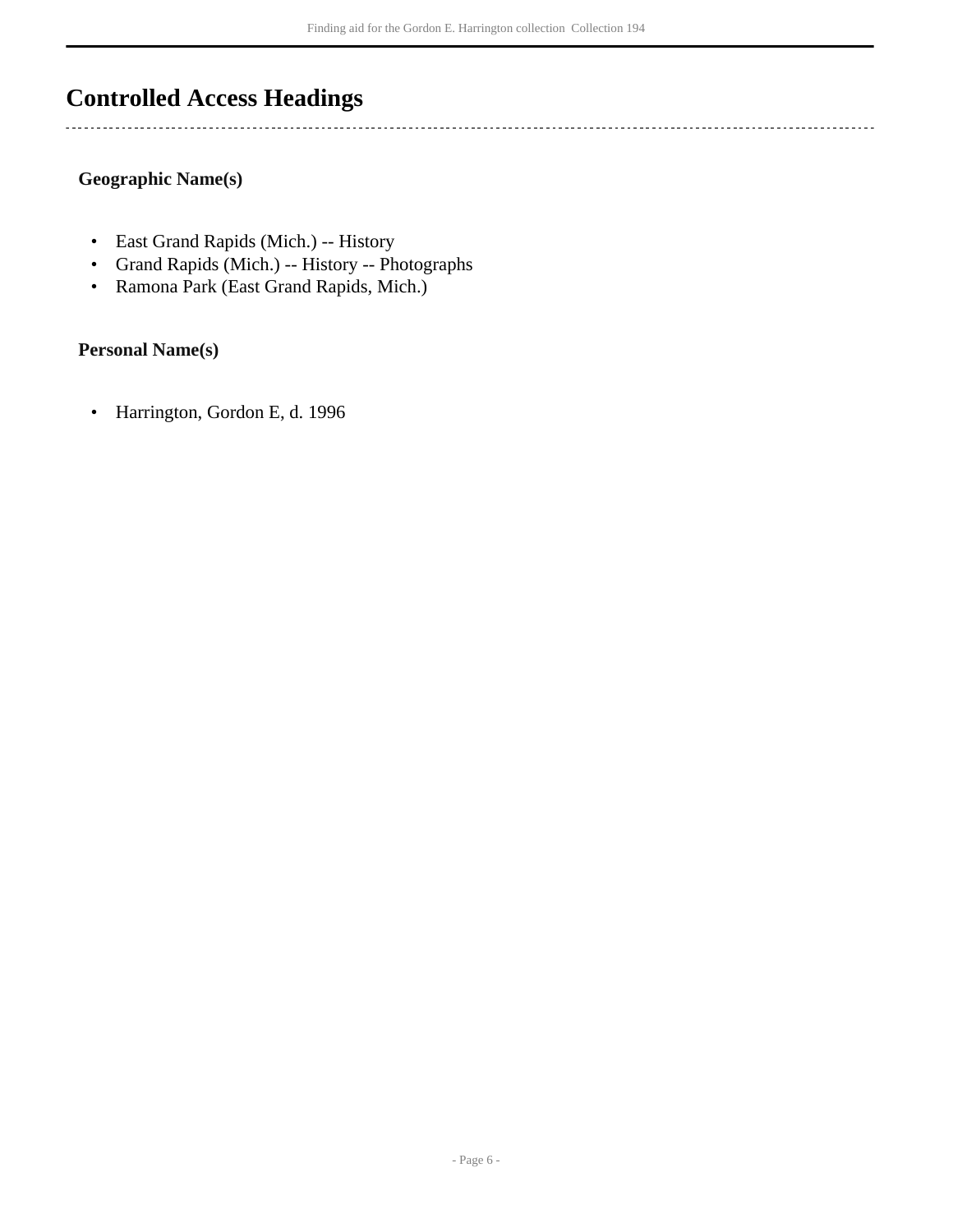# <span id="page-6-0"></span>**Collection Inventory**

<span id="page-6-1"></span>**Series I. Historical Documents (1908-1986, n.d.)** 

### **Scope and Contents note**

Included here are Ramona Park theater programs from 1908 to 1927, information on the history of Ramona Park, from the late 1940s into the 1980s, and data on the international Marcus Shows.

|                                                                            | <b>Box</b>   | <b>Folder</b>  |
|----------------------------------------------------------------------------|--------------|----------------|
| Contract and Bill for Marcus Shows, ca. 1913.                              | $\mathbf{1}$ | $\mathbf{1}$   |
| Herpolsheimer & Co. Advertisement, n.d.                                    | $\mathbf{1}$ | 2              |
| Ramona Park history and closing, 1949, 1977, 1984, 1986.                   | $\mathbf{1}$ | 3              |
| Marcus Shows programs: Australia, Mexico, United Sates of America,<br>n.d. | $\mathbf{1}$ | $\overline{4}$ |
| Ramona Park Theater program, 1908-27, n.d.                                 | $\mathbf{1}$ | $5 - 8$        |
| Power's Theater Building information booklet, n.d.                         | $\mathbf{1}$ | 9              |
| Ramona Park history, n.d.                                                  | $\mathbf{1}$ | 10             |
| Ramona Park Merry-Go-Round, after 1980.                                    | $\mathbf{1}$ | 11             |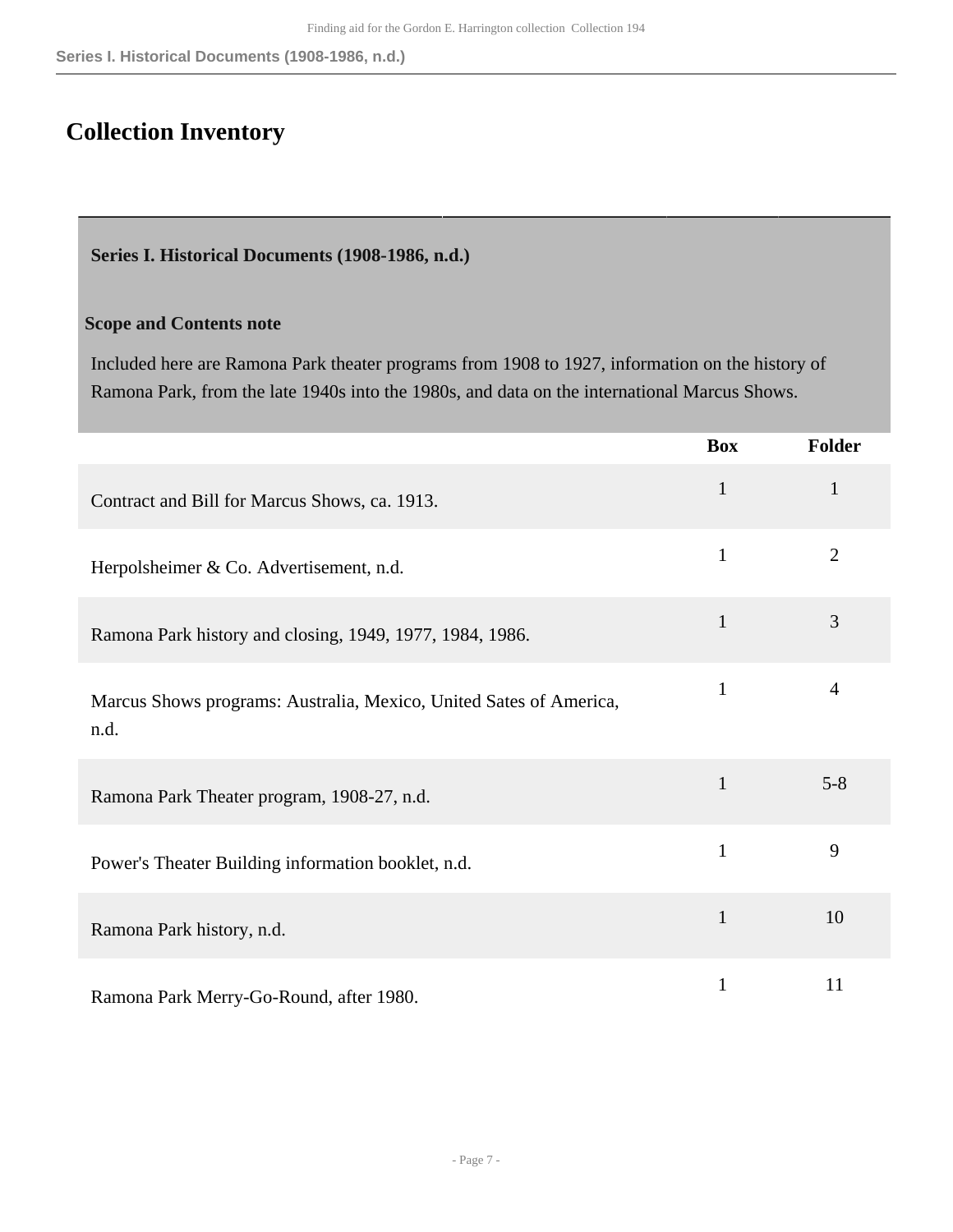#### <span id="page-7-0"></span>**Series II. Photographs (1882-1949)**

#### **Scope and Contents note**

The photographs range from around 1882 to 1949, with many undated, and several ca. 1910-1912. Included are images of Ramona Park, but also many Grand Rapids Views. Events such as the 1904 Flood, fires, and a Spanish American War Rally are found here, as well as various scenes. There are also prints of the Reservoir Flood.

Also included is an oversized photo of a Ramona Japanese Festival, which is damaged.

|                                               | <b>Box</b>     | Folder         |
|-----------------------------------------------|----------------|----------------|
| Actors, n.d. (1 item)                         | $\overline{2}$ | $\mathbf{1}$   |
| Alger Park, 1889. (1)                         | $\overline{2}$ | $\overline{2}$ |
| Bridge, n.d. $(1)$                            | $\overline{2}$ | 3              |
| Burial mound, 1910. (1)                       | $\overline{2}$ | $\overline{4}$ |
| Circus parade, May 24, 1895. (4)              | $\overline{2}$ | 5              |
| Factory Gang, n.d. (1)                        | $\overline{2}$ | 6              |
| Fire, 1898. (1)                               | $\overline{2}$ | $\overline{7}$ |
| Fire Clean-Up, 1882. (3)                      | $\overline{2}$ | $8\,$          |
| First Plainfield Schoolhouse, July, 1910. (1) | $\overline{2}$ | 9              |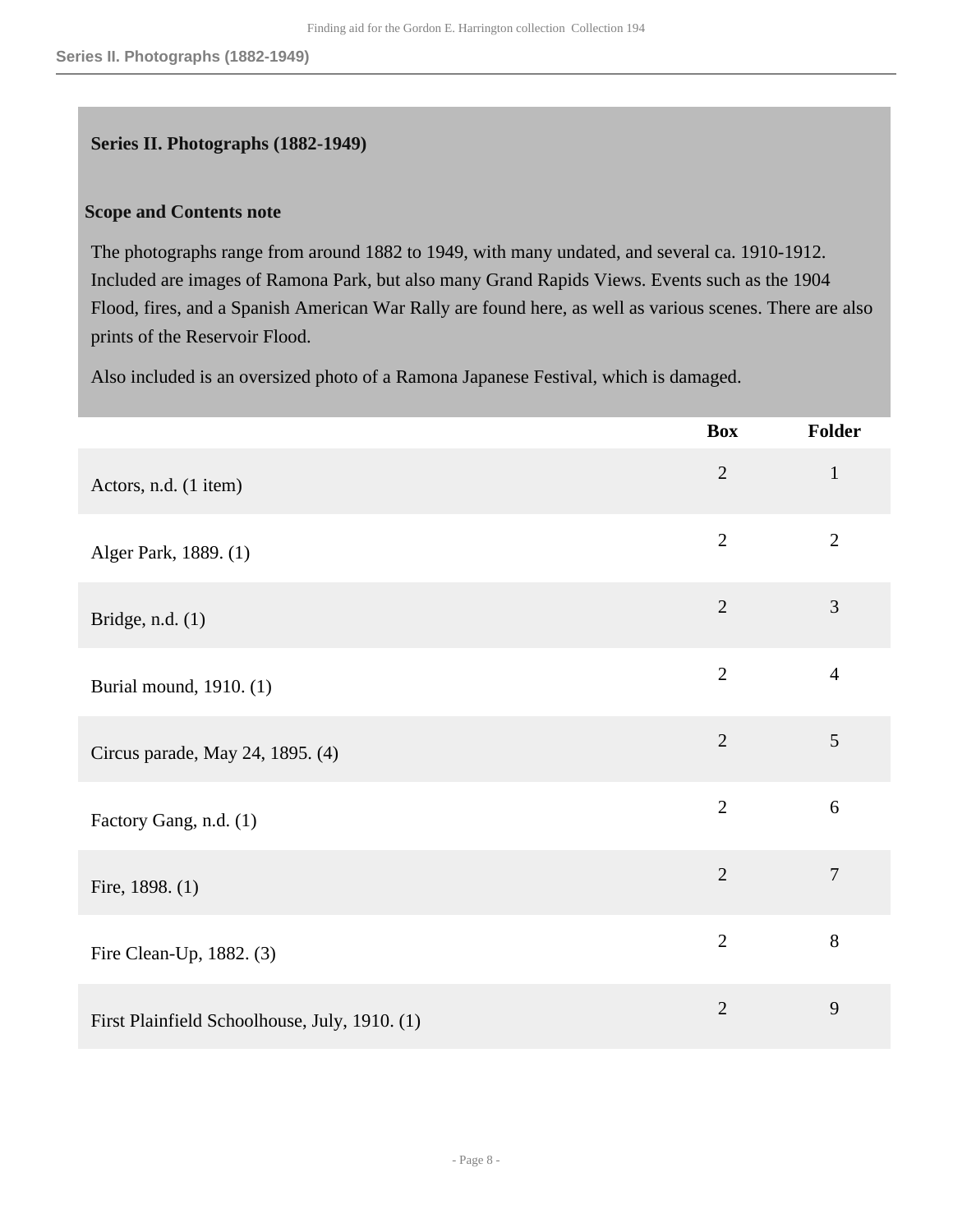| Flood, 1904 (10)                            | $\overline{2}$ | 10     |
|---------------------------------------------|----------------|--------|
| Flood, 1904 (9)                             | $\sqrt{2}$     | 11     |
| Flood, n.d. (5)                             | $\overline{2}$ | 12     |
| Gerald Building, n.d. (1)                   | $\sqrt{2}$     | 13     |
| Grand Rapids Boat and Canoe Club, 1905. (1) | $\overline{2}$ | 14     |
| Grand Rapids Furniture Shore, n.d. (1)      | $\sqrt{2}$     | 15     |
| Ice cream parlor, ca.1910. (1)              | $\overline{2}$ | 16     |
| Ice jam, 1904. (7)                          | $\overline{2}$ | 17     |
| Indian graves on Boylands farm, 1911. (1)   | $\mathbf{2}$   | 18     |
| Lake, n.d. (1 item)                         | $\overline{2}$ | 19     |
| Lake views, n.d. (1)                        | $\overline{2}$ | 20     |
| Lighthouse, n.d. (1)                        | $\sqrt{2}$     | 21     |
| Log barns, 1910. (1)                        | $\sqrt{2}$     | $22\,$ |
| McMurray, Ellen-Bridge and House, 1911. (2) | $\overline{2}$ | 23     |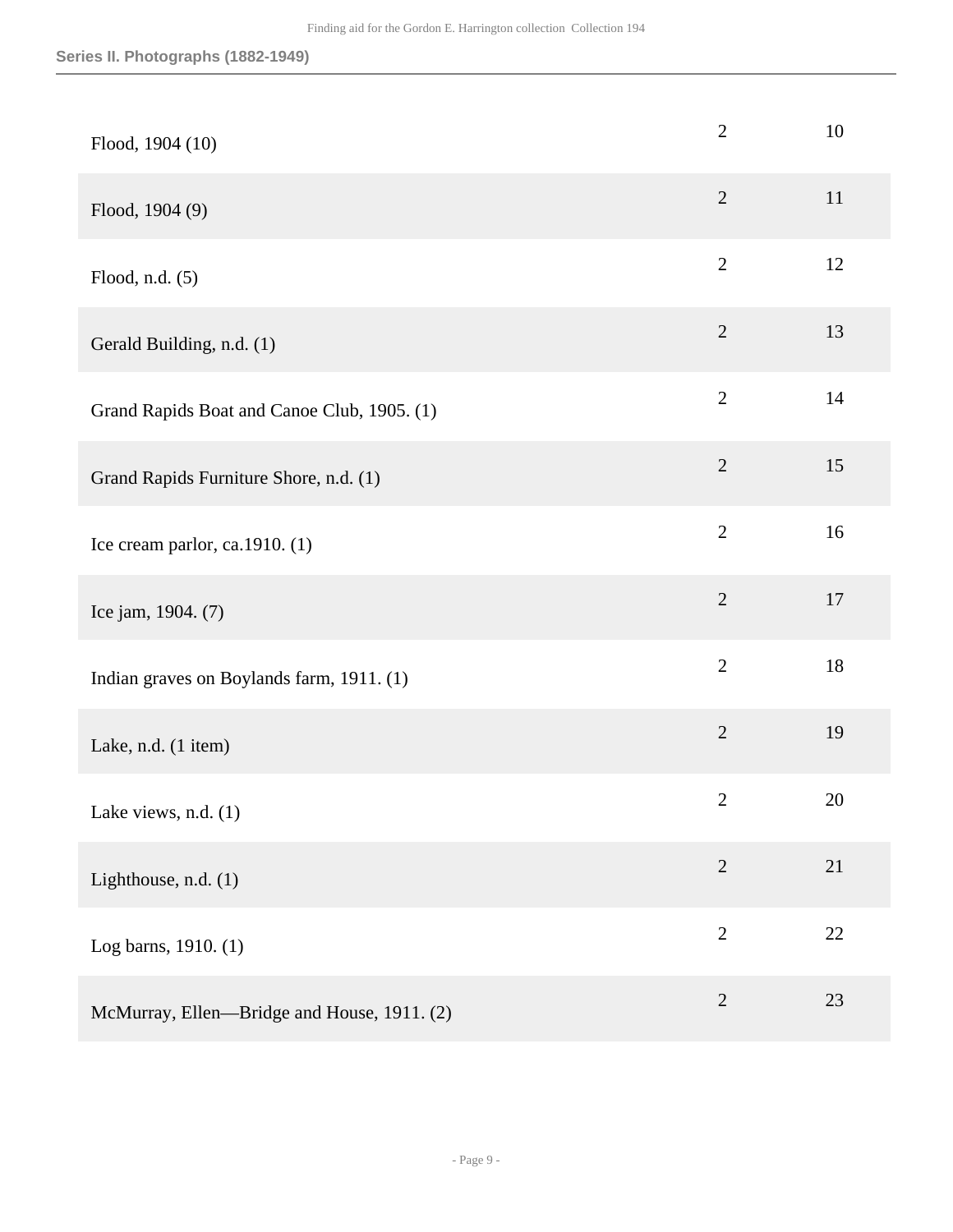| Miami and Erie Canal Transportation Co. (1) | $\overline{2}$ | 24 |
|---------------------------------------------|----------------|----|
| Michigan St. (300 Block) view, n.d. (1)     | $\mathfrak{2}$ | 25 |
| Mt. Pleasant buildings, n.d. (5)            | $\mathbf{2}$   | 26 |
| Mt. Pleasant churches, n.d. (3)             | $\mathfrak{2}$ | 27 |
| Mt. Pleasant State Normal School, n.d. (3)  | $\overline{2}$ | 28 |
| Mt. Pleasant State Normal School, n.d. (2)  | $\overline{2}$ | 29 |
| North Park pavilion, 1904. (2)              | $\overline{2}$ | 30 |
| Parade, n.d. (3)                            | $\overline{2}$ | 31 |
| P.H.M. Portrait, 1904. (2)                  | $\overline{2}$ | 32 |
| Railroad Tracks, n.d. (1)                   | $\overline{2}$ | 33 |
| Ramona Park, n.d. (2)                       | $\mathfrak{2}$ | 34 |
| Ramona Park Midway, n.d. (2)                | $\overline{2}$ | 35 |
| Ramona Park Theater, ca. 1949. (36)         | $\overline{2}$ | 36 |
| Ramona Park Theater Interior, n.d. (1)      | $\overline{2}$ | 37 |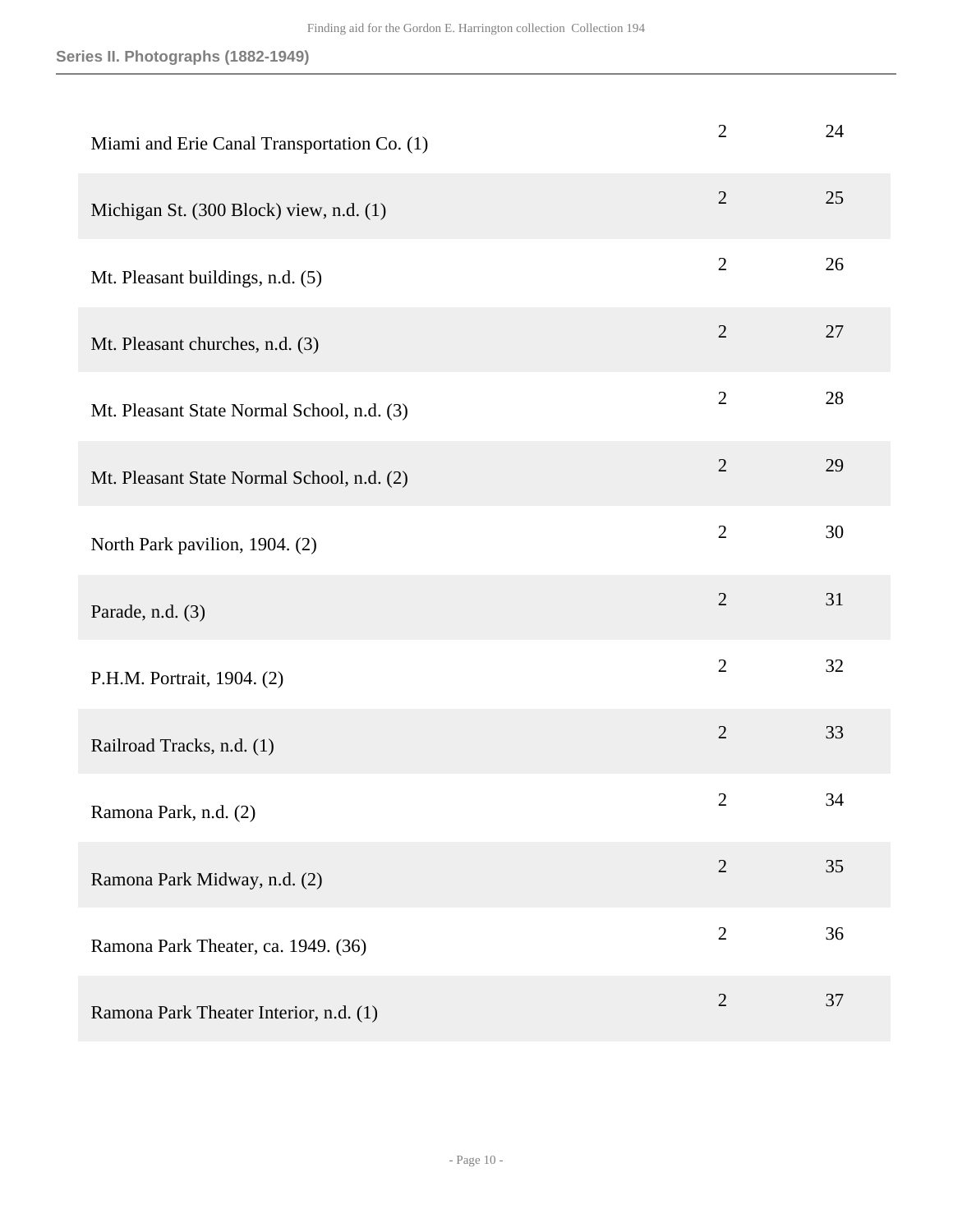| Ramona Park Trolly, n.d. (1)              | $\overline{2}$ | 38 |
|-------------------------------------------|----------------|----|
| Ramona Park Trolly Loop, n.d. (2)         | $\overline{2}$ | 39 |
| Ramona Park views, n.d. (13)              | $\overline{2}$ | 40 |
| Ramona Park in winter, n.d. (1)           | $\overline{2}$ | 41 |
| Riverbank, n.d. (2)                       | $\overline{2}$ | 42 |
| River view, n.d. (2)                      | $\sqrt{2}$     | 43 |
| Salem Turner house, 1911. (1)             | $\overline{2}$ | 44 |
| Spanish American War Rally, 1896. (3)     | $\overline{2}$ | 45 |
| Street Railway, 1911. (1)                 | $\overline{2}$ | 46 |
| Street scenes, n.d. (1)                   | $\overline{2}$ | 47 |
| Train wreck, n.d. (2)                     | $\mathbf{2}$   | 48 |
| Truck--Petersen Brewing Co. ca. 1912. (3) | $\overline{2}$ | 49 |
| Viaduct, n.d. (1)                         | $\overline{2}$ | 50 |
| W.W. Weir Home, July, 1911. (2)           | $\overline{2}$ | 51 |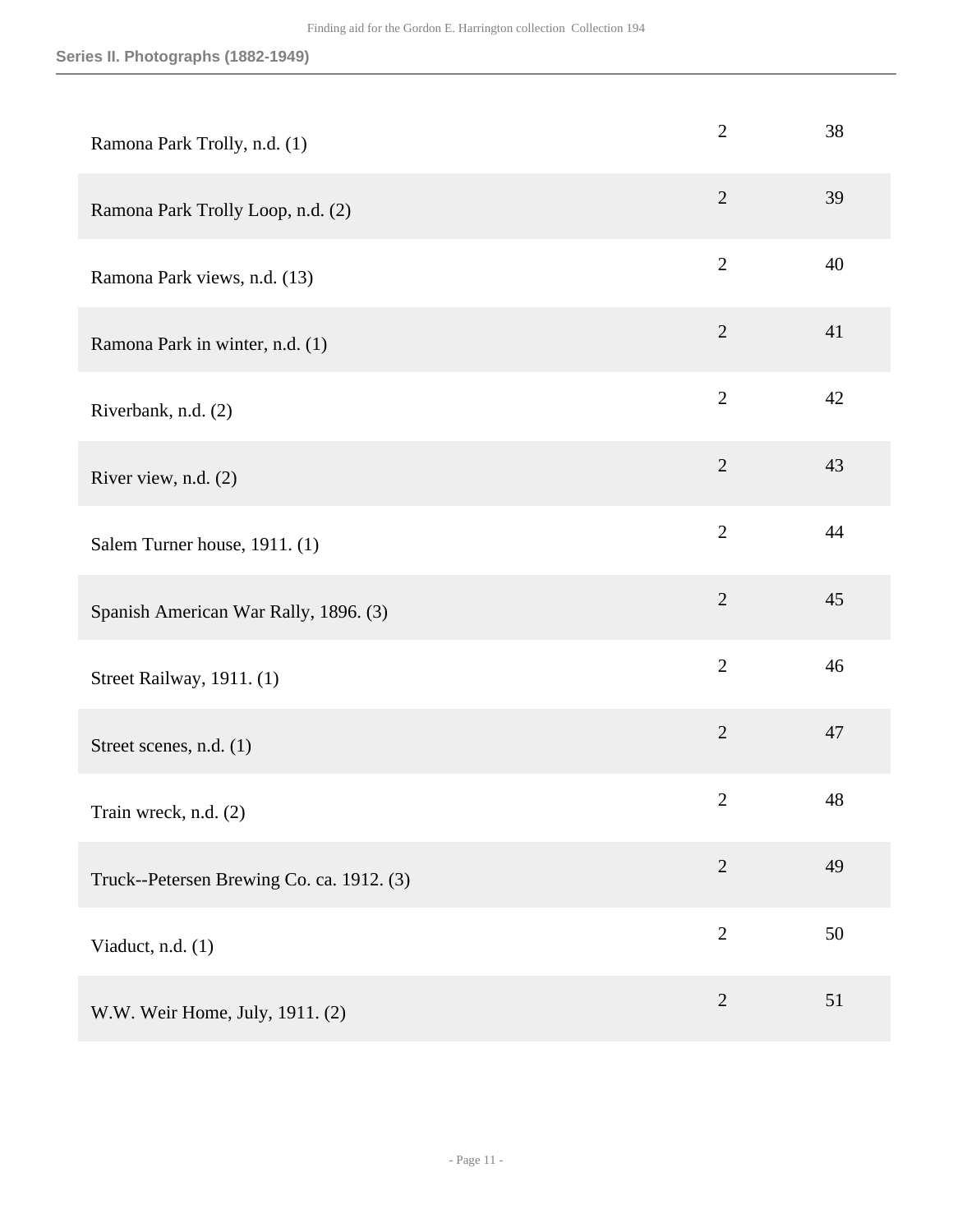| Wampus, n.d. $(1)$                                                    | $\overline{2}$ | 52            |
|-----------------------------------------------------------------------|----------------|---------------|
| Waves, n.d. $(1)$                                                     | $\overline{2}$ | 53            |
| <b>Prints from Negatives</b>                                          |                |               |
|                                                                       | <b>Box</b>     | Folder        |
| Reservoir Flood, n.d. [Contact print of 194-3-9 glass neg.] 9/1999    | $\overline{2}$ | 77            |
|                                                                       |                | <b>Drawer</b> |
| Japanese Festival, Ramona Park Midway. Oversized photoprint (damaged) |                | FF-IX-E       |

#### <span id="page-11-0"></span>**Series III. Screened Negatives, 1880-1972, n.d.**

#### **Scope and Contents note**

The reference to "Screening" here could either refer to a review of the negatives as to type, such as silver nitrate vs safety file, or a reference to a printing technique of applying dots to vary size and density in the image. In the second case, the quality of a print image from the negative may vary with the application of this technique.

Negative images may include some which correspond to the prints in Series II, but there are also other unique images represented in the negatives, such as the Wealthy St. streetcar barn. No views of Ramona are listed for this series.

|                                                   | <b>Box</b> | <b>Folder</b> |
|---------------------------------------------------|------------|---------------|
| Advertisement--Grand Rapids Brewing Co., 1910 (1) | 2          | 54            |
| Alger Park, 1889. (1)                             |            | 55            |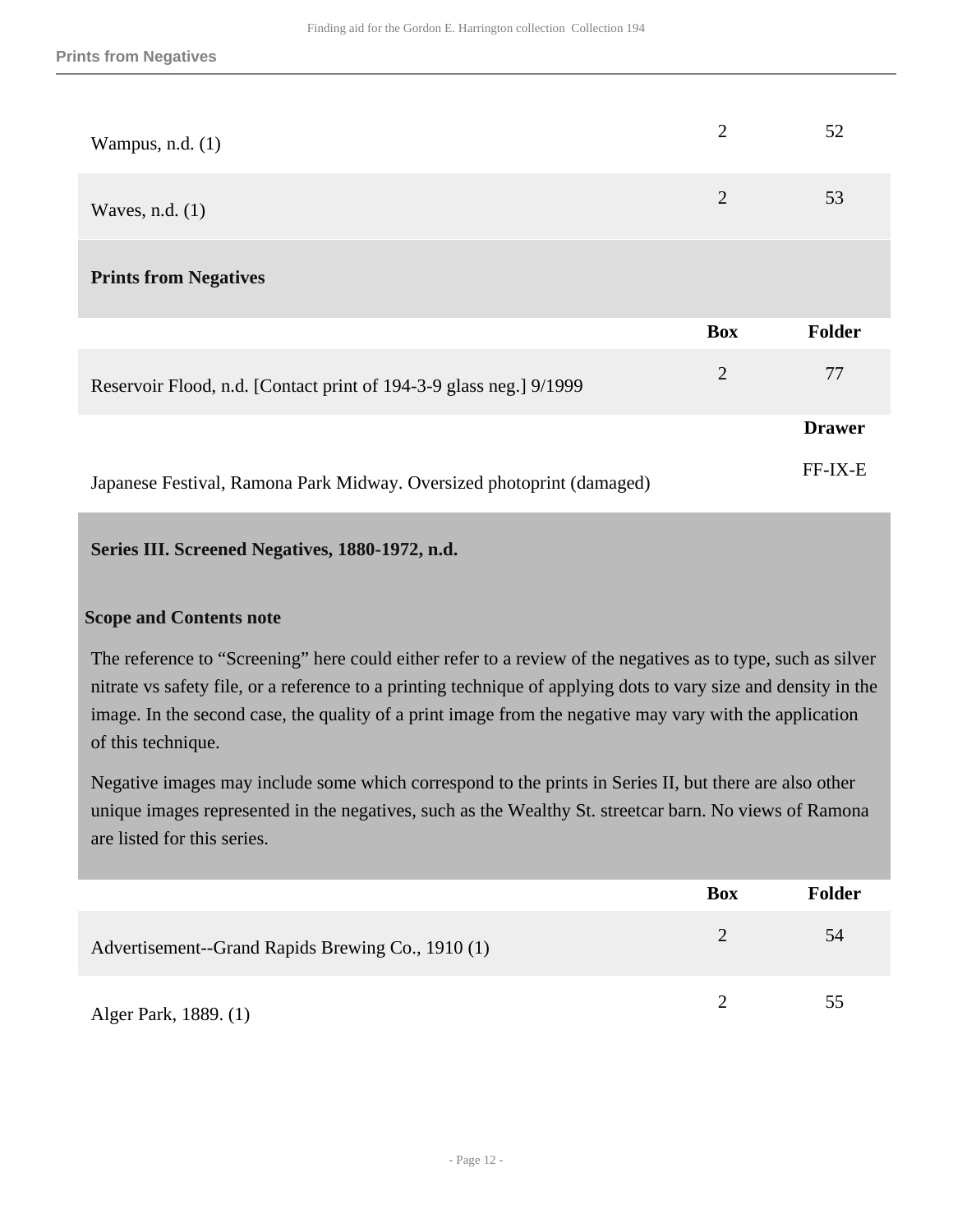**Series III. Screened Negatives, 1880-1972, n.d.**

| Austin Engine, n.d. (1)                                                                                                  | $\overline{2}$ | 56            |
|--------------------------------------------------------------------------------------------------------------------------|----------------|---------------|
| Boxing Match, October 16, 1909. (1)                                                                                      | $\overline{2}$ | 57            |
| C. Brownell, Dental Depot, n.d. (1)                                                                                      | $\overline{2}$ | 58            |
|                                                                                                                          |                | <b>Box</b>    |
| Campau Square, ca. 1880. (1 oversized)                                                                                   |                | 14            |
|                                                                                                                          | <b>Box</b>     | <b>Folder</b> |
| Center Theater, n.d. (1)                                                                                                 | $\overline{2}$ | 59            |
| Delivery Wagon--B.T. Pierce Ice Cream Co., 1905. (1)                                                                     | $\overline{2}$ | 60            |
| Delivery Wagon--Paul Stekettee & Sons, 1908 (1)                                                                          | $\overline{2}$ | 61            |
|                                                                                                                          |                | <b>Box</b>    |
| Downtown Grand Rapids, ca. 1972. Monroe St. view n.w. Toward Pantlind, Woolworths,<br>Housemans, modern streetlights (1) |                | 13            |
|                                                                                                                          | <b>Box</b>     | <b>Folder</b> |
|                                                                                                                          |                |               |

|                                       | <b>DUA</b>     | 1 viuci       |
|---------------------------------------|----------------|---------------|
| Fire Station No. 5, 1899. (1)         | $\overline{2}$ | 62            |
|                                       |                | <b>Box</b>    |
|                                       |                |               |
| Grand River Scene, n.d. (1 oversized) |                | 14            |
|                                       |                |               |
|                                       | <b>Box</b>     | <b>Folder</b> |
| Ice Cream Parlor, $1910. (1)$         | $\overline{2}$ | 63            |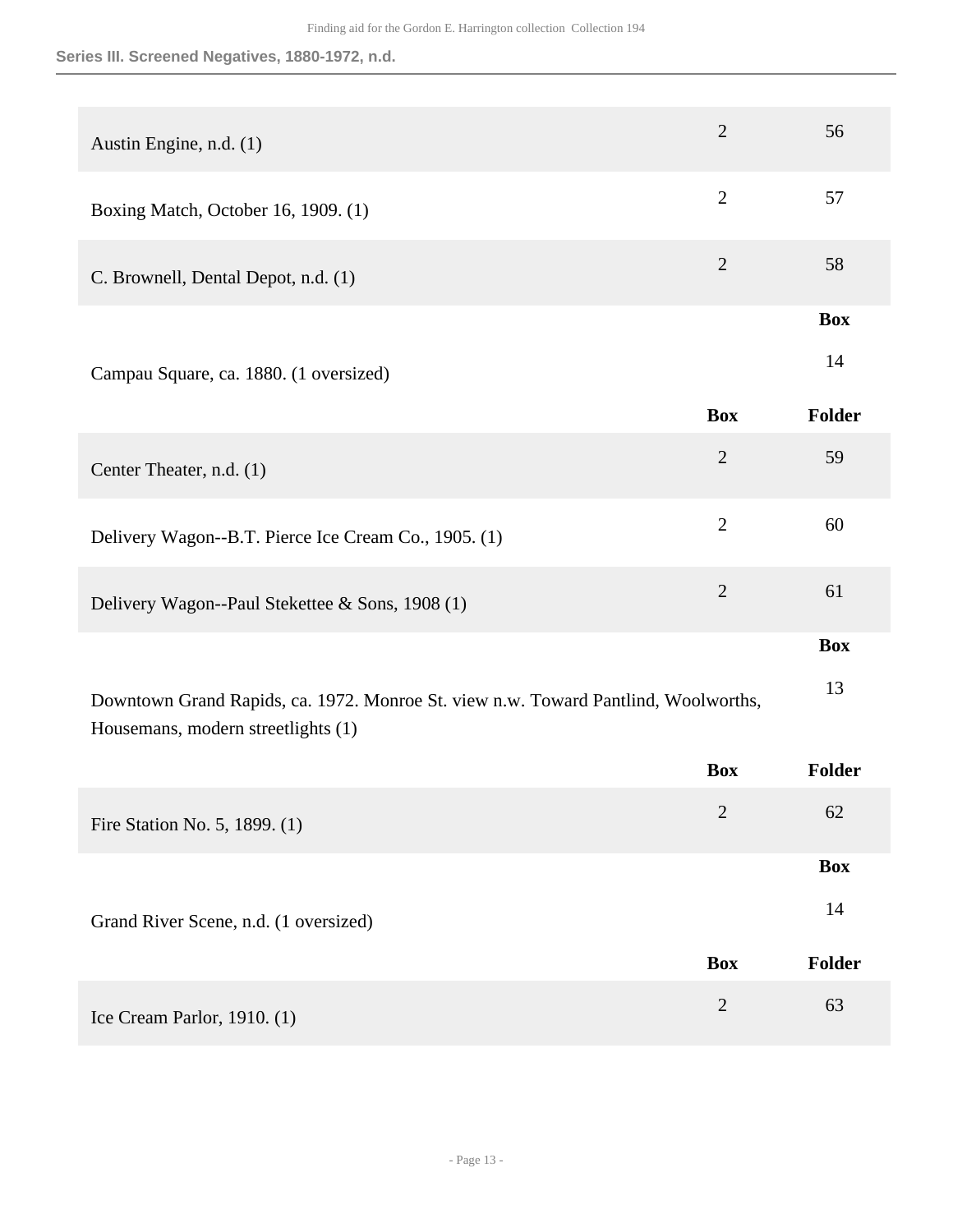**Series III. Screened Negatives, 1880-1972, n.d.**

| Ice Cutting, early 1900s. (1)              | $\overline{2}$ | 64               |
|--------------------------------------------|----------------|------------------|
| John Ball Park Zoo, n.d. (2)               | $\overline{2}$ | 65               |
| Jos. C. Herkner, n.d. (1)                  | $\overline{2}$ | 66               |
| May Graham Steamboat, n.d. (1, oversized)  | 12             | 10               |
| Milk wagon--Otto Bajema, ca. 1905. (1)     | $\overline{2}$ | 67               |
| Monroe Ave. Looking west, n.d. (1)         | $\overline{2}$ | 68               |
| Newsstand, 1912. (1)                       | $\overline{2}$ | 69               |
| Redmond Opera House, n.d. (1)              | $\overline{2}$ | 70               |
| Rathburn House, n.d. (1)                   |                | <b>Box</b><br>12 |
|                                            | <b>Box</b>     | Folder           |
| Ramona Park Theater, n.d. (1)              | $\mathbf{2}$   | 71               |
| Royal Gillette Photo Studio, ca. 1907. (1) | $\overline{2}$ | 72               |
| Streetcar, ca. 1932. (2)                   | $\overline{2}$ | 73               |
| Streetcar barn, Wealthy St., 1912. (1)     | $\overline{2}$ | 74               |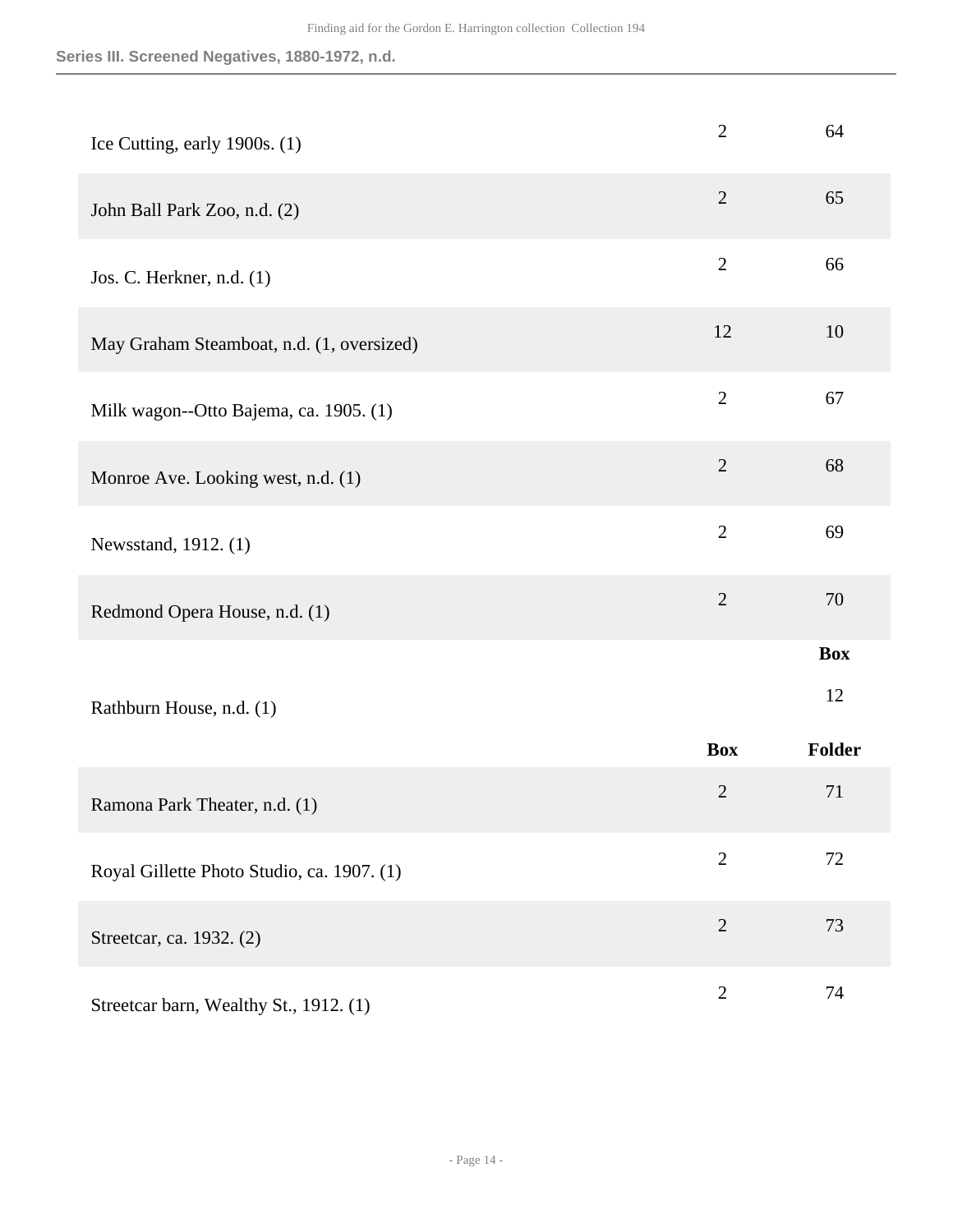| Truck--Petersen Brewing Co., ca. 1912 (1)    | 2              | 75         |
|----------------------------------------------|----------------|------------|
| Unidentified people, n.d. (6)                | $\overline{2}$ | 76         |
|                                              |                | <b>Box</b> |
| Wurzburgs demolition, ca. 1972 (1 oversized) |                | 14         |

#### <span id="page-14-0"></span>**Series IV. Post Cards (1905-1925, n.d.)**

#### **Scope and Contents note**

Postcards date from ca. 1905 to 1925, and are almost all depicting Reeds Lake and Ramona Park. Many of these popular images can be found in other postcard collections or series in the Archives.

|                                      | <b>Box</b> | Folder         |
|--------------------------------------|------------|----------------|
| Hazel A., 1910.                      | 3          | $\mathbf{1}$   |
| James Rose's bathing beach, n.d.     | 3          | $\overline{2}$ |
| Japanese Night at Reed's Lake, 1909. | 3          | 3              |
| Manhattan Bathing Beach, n.d.        | 3          | $\overline{4}$ |
| Playgrounds at Reed's Lake, 1910.    | 3          | 5              |
| Ramona Park Balloon Races, n.d.      | 3          | 6              |
| Ramona Park Dancing Pavilion, 1913.  | 3          | 7              |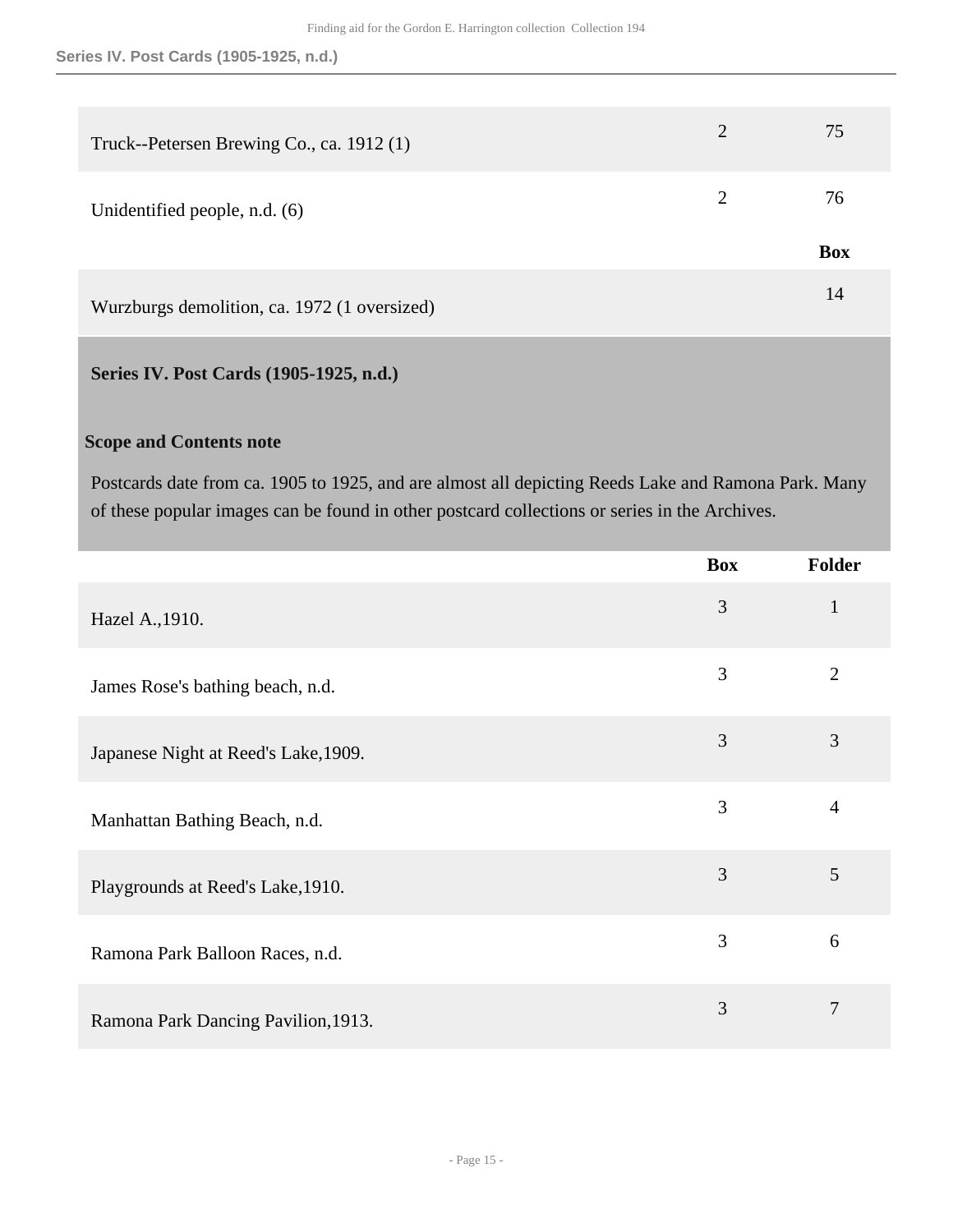| Ramona Park Derby Racer, n.d.         | 3              | 8  |
|---------------------------------------|----------------|----|
| Ramona Park Lakeside Club, 1913.      | 3              | 9  |
| Ramona Park Miniature Train, n.d.     | 3              | 10 |
| Ramona Park at Night, n.d.            | $\mathfrak{Z}$ | 11 |
| Ramona Park Pavilion, 1914.           | 3              | 12 |
| Ramona Park Pavilion, 1925.           | 3              | 13 |
| Ramona Park, Reed's Lake, n.d.        | 3              | 14 |
| Ramona Park Theater (interior), 1907. | 3              | 15 |
| Ramona Pavilion by Night, n.d.        | 3              | 16 |
| Ramona Theater, 1908                  | 3              | 17 |
| Ramona Theater, 1917                  | $\mathfrak{Z}$ | 18 |
| Reed's Lake Bathing Beach, 1907.      | 3              | 19 |
| Reed's Lake Boat Landing, 1909.       | 3              | 20 |
| Reed's Lake from Pavilion, 1905.      | $\mathfrak{Z}$ | 21 |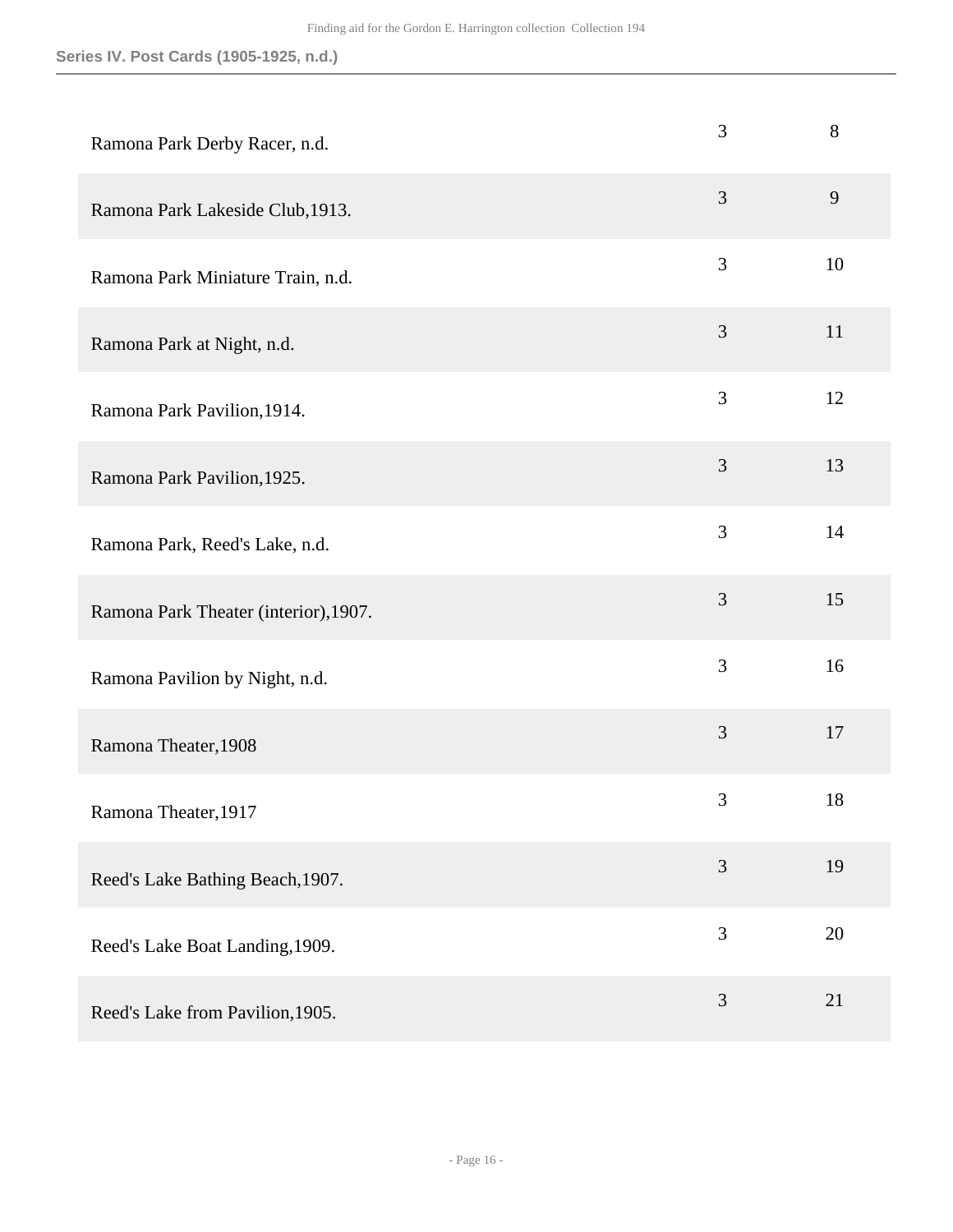#### <span id="page-16-0"></span>**Series V. Film Negatives, n.d.**

#### **Scope and Contents note**

This negative series may contain those corresponding to some photoprints in Series II. Some Ramona or Reeds Lake images are included, along with Grand Rapids scenes.

|                                       | <b>Box</b>     | Folder         |
|---------------------------------------|----------------|----------------|
| Flood, n.d.                           | $\overline{4}$ | $1 - 4$        |
| Flood, souvenir wheel, n.d.           | $\overline{4}$ | 5              |
| Fun house, n.d.                       | $\overline{4}$ | $6\,$          |
| Gerald Building, n.d.                 | $\overline{4}$ | $\overline{7}$ |
| Grand Rapids Furniture Shore, n.d.    | $\overline{4}$ | $8\,$          |
| Lake, n.d.                            | $\overline{4}$ | 9              |
| Lake view, n.d.                       | $\overline{4}$ | $10\,$         |
| Lighthouse, n.d.                      | $\overline{4}$ | 11             |
| Michigan Street, 310 Block View, n.d. | $\overline{4}$ | 12             |
| People--unidentified, n.d.            | $\overline{4}$ | 13             |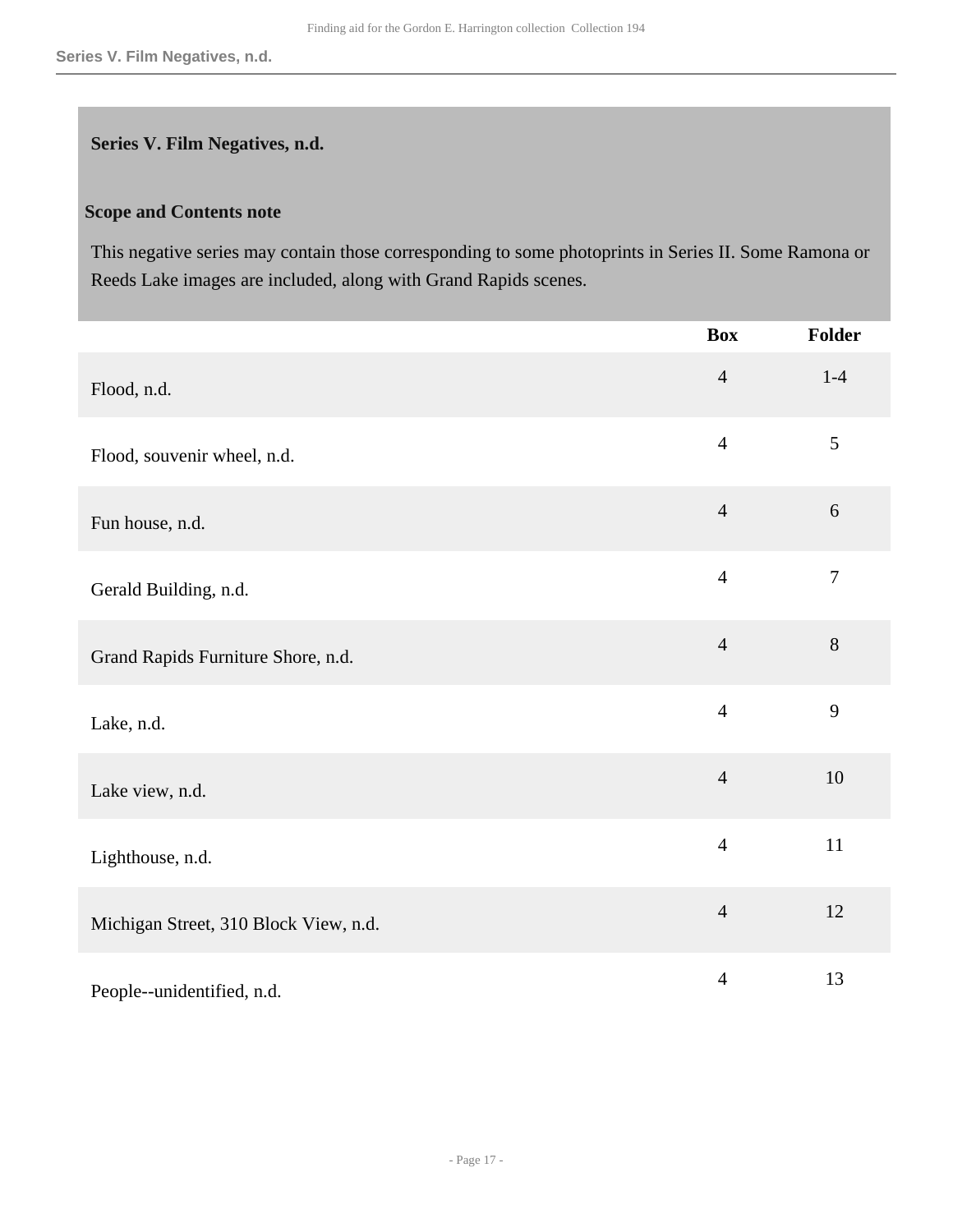**Series VI. Lantern Slides, n.d.**

| Railroad tracks, n.d.             | $\overline{4}$ | 14        |
|-----------------------------------|----------------|-----------|
| Ride--carnival, n.d.              | $\overline{4}$ | 15        |
| Ride--spaceship, n.d.             | $\overline{4}$ | 16        |
| Riverbank, n.d.                   | $\overline{4}$ | $17 - 18$ |
| River View, n.d.                  | $\overline{4}$ | 19-20     |
| Roller coaster, Ramona Park, n.d. | $\overline{4}$ | $21-23$   |
| Steamboat, n.d.                   | $\overline{4}$ | 24        |
| Street View, n.d.                 | $\overline{4}$ | 25        |
| Theater, Ramona Park, n.d.        | $\overline{4}$ | $26 - 31$ |
| Viaduct, n.d.                     | $\overline{4}$ | 32        |
| Waves, n.d.                       | $\overline{4}$ | 33        |

### <span id="page-17-0"></span>**Series VI. Lantern Slides, n.d.**

### **Scope and Contents note**

The 9 lantern slide images included here appear to be primarily for businesses, and may have been used in advertising.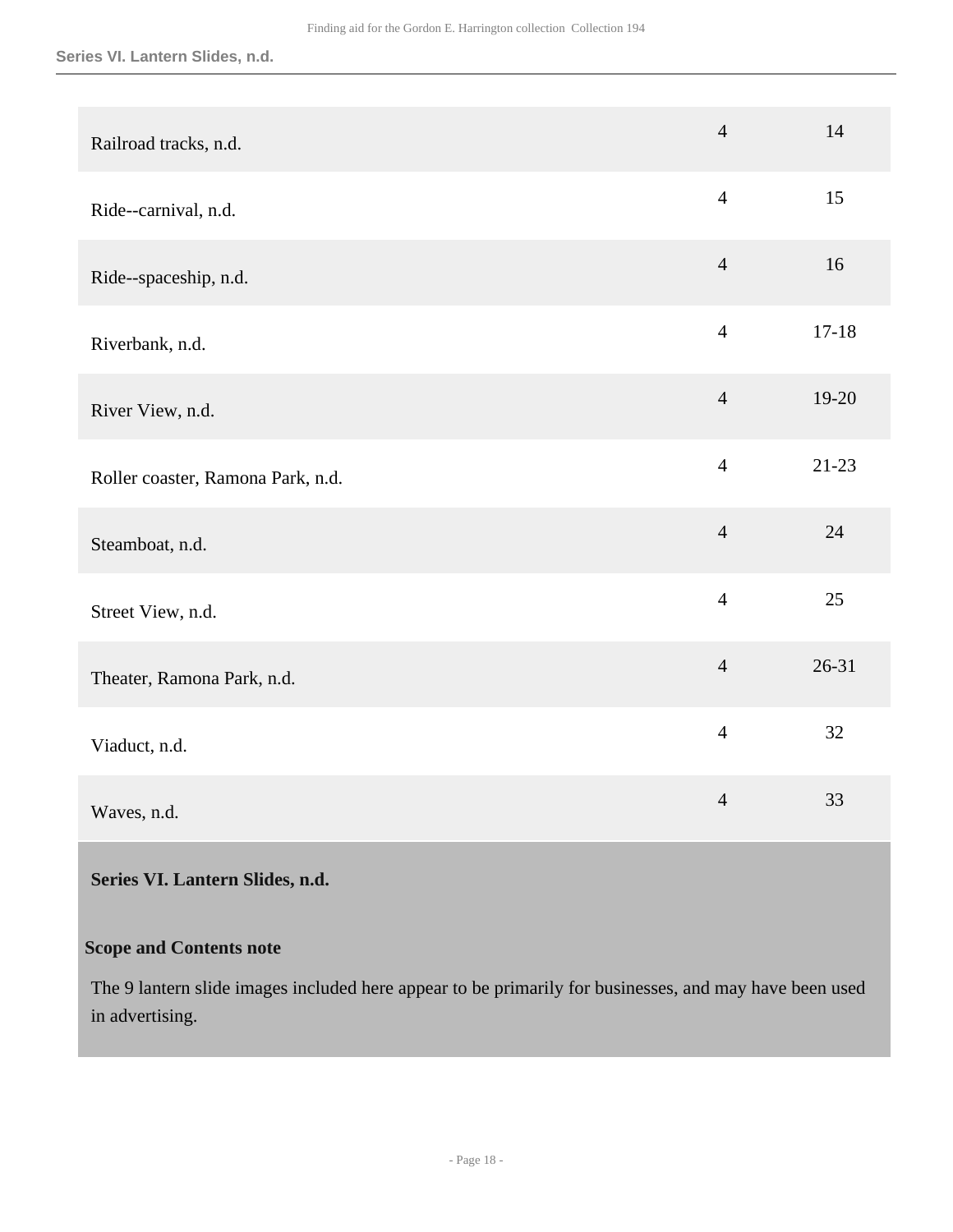|                                    | <b>Box</b> | Folder         |
|------------------------------------|------------|----------------|
| Bergy Bros. Elevator, n.d.         | 5          | $\mathbf{1}$   |
| Cream separators, n.d.             | 5          | $\overline{2}$ |
| Ellis Barber and Beauty Shop, n.d. | 5          | 3              |
| Elmer Dinatman & Son, n.d          | 5          | $\overline{4}$ |
| Farmers State Bank of Alto, n.d.   | 5          | 5              |
| Linton, R.J.--Coal & Lumber, n.d.  | 5          | 6              |
| Nye, Harold R., n.d.               | 5          | $\overline{7}$ |
| Rosenberg & Son, n.d.              | 5          | $8\,$          |
| Square Deal Farm Fence, n.d.       | 6          | 9              |
| <b>Series VII. Glass Negatives</b> |            |                |

#### <span id="page-18-0"></span>**Scope and Contents note**

Some of the glass negatives in this series may be the original negatives corresponding to the photographs in Series II. A later film negatives for the same image may be found in Series II or V.

#### **3.5"x5.5", 1898-1911, n.d.**

**Box Folder**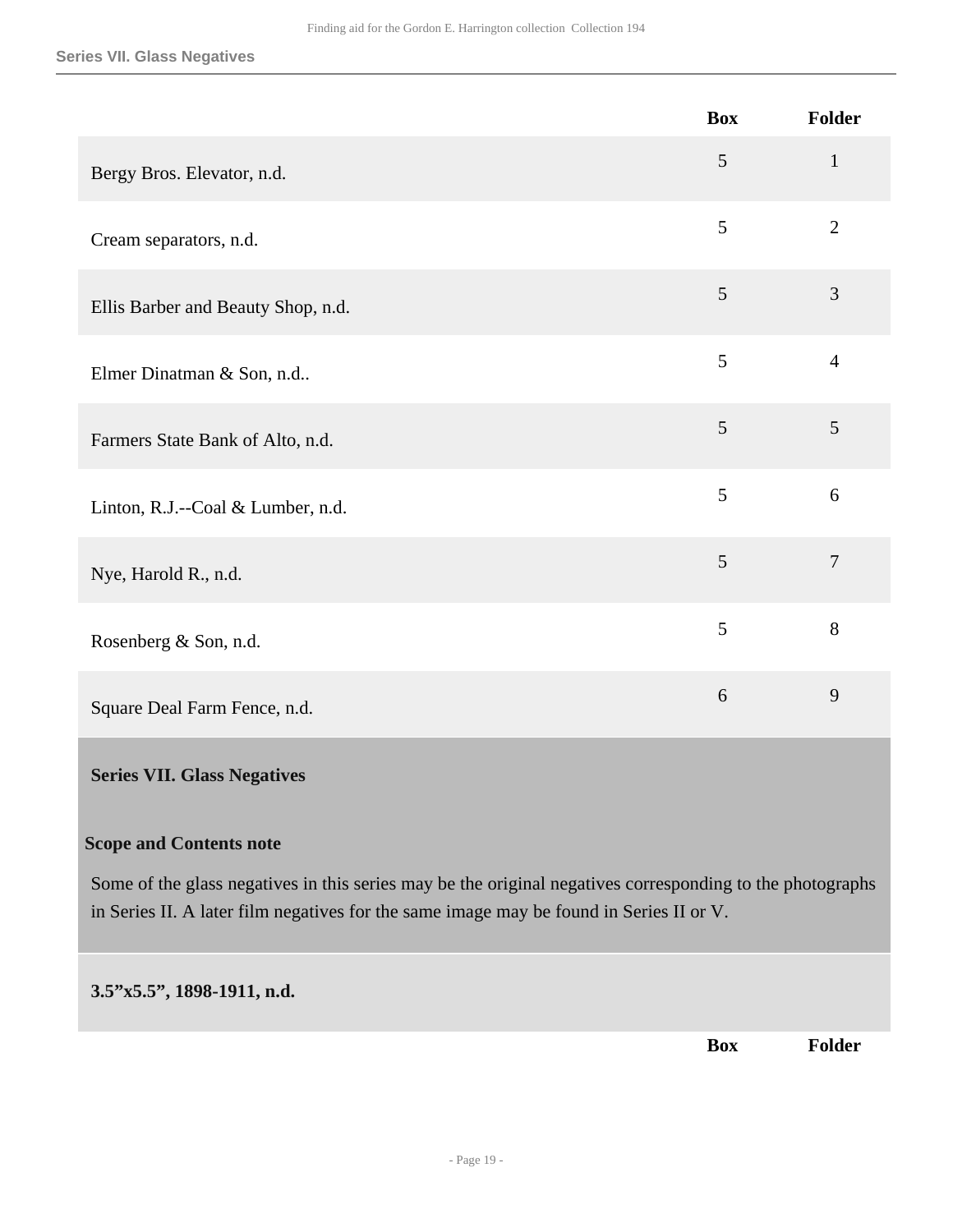### **3.5"x5.5", 1898-1911, n.d.**

| Barge, n.d.                                        | 6                | $\mathbf{1}$   |
|----------------------------------------------------|------------------|----------------|
| Burial Mound, September 10, 1910.                  | 6                | $\overline{2}$ |
| Factory Gang, n.d.                                 | 6                | 3              |
| Fire, 1898.                                        | 6                | $\overline{4}$ |
| Flood, n.d.                                        | $\boldsymbol{6}$ | 5.7            |
| Flood, n.d. [Reservoir, print of #9 made 8/1999]   | $\overline{7}$   | $8 - 12$       |
| Flood, West Side, n.d.                             | $\overline{7}$   | 13             |
| Grand Rapids Boat and Canoe Club, August 16, 1905. | $\tau$           | 14             |
| Grand River, December 31, 1907.                    | $\boldsymbol{7}$ | 15             |
| Ice Jam, March 23, 1904.                           | $8\,$            | $16-17$        |
| Ice dynamiting, March 23, 1904.                    | 8                | 18             |
| Indian Graves on Boylands Farm, June 25, 1911.     | $8\,$            | 19             |
| Log Barn, October 12, 1910.                        | $8\,$            | 20             |
| McMurray, Ellen at Bridge, 1911.                   | $8\,$            | 21             |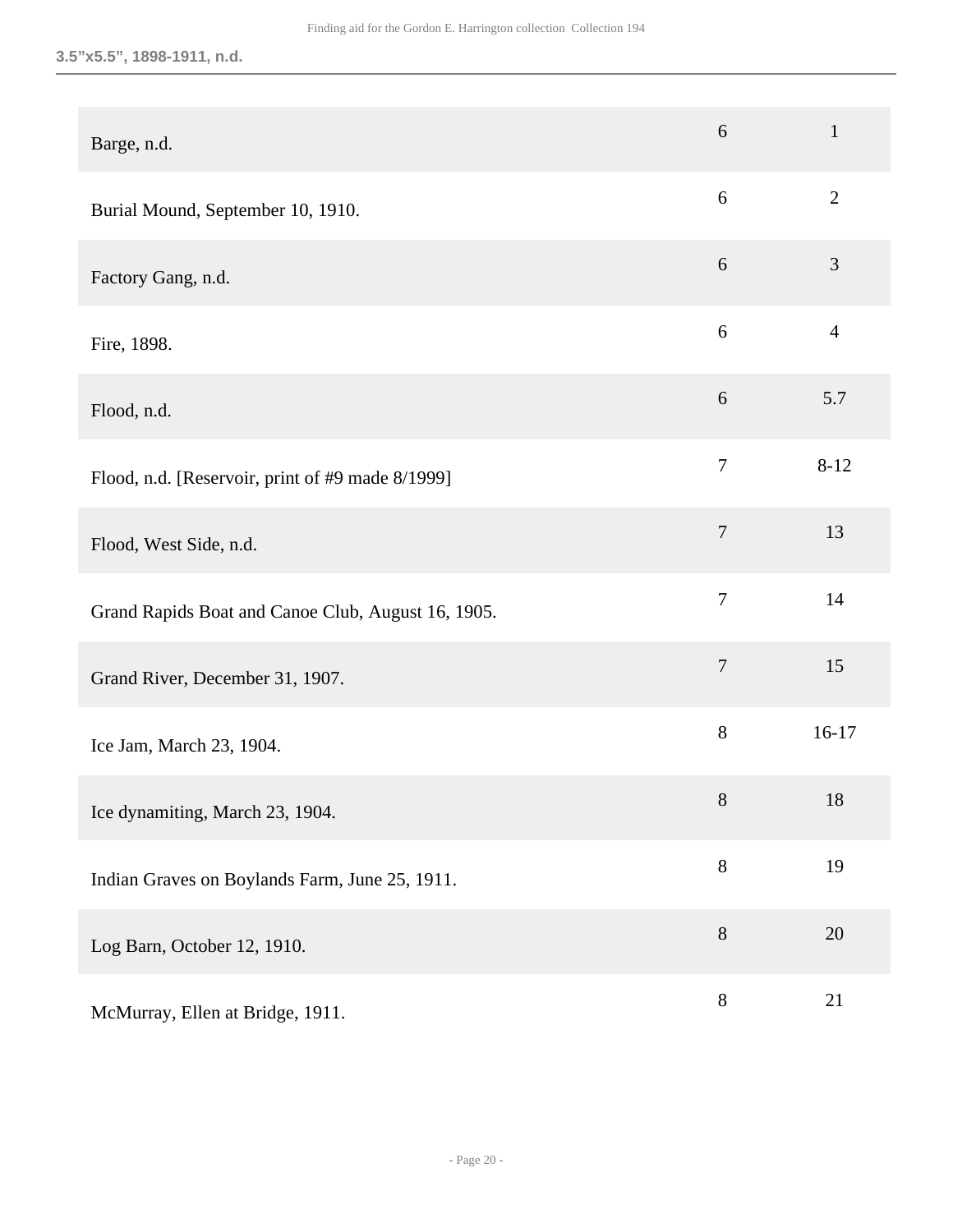| McMurray, Ellen House, 1911.            | $8\,$      | 22        |
|-----------------------------------------|------------|-----------|
| North Park Pavilion, September 4, 1904. | 8          | 23        |
| Old Weir Home, July 17, 1910.           | 8          | 24        |
| P.H.M. Portrait, April 26, 1907.        | 9          | 25        |
| Salem Turner's House, May, 1911.        | 9          | 26        |
| Schoolhouse, July 17, 1910.             | 9          | 27        |
| Spanish-American War Rally, 1898.       | 9          | 28-32     |
| Tracks, May 5, 1911.                    | 9          | 33        |
| Wampus, n.d.                            | 9          | 34        |
| 5"x7", 1882, n.d.                       |            |           |
|                                         | <b>Box</b> | Folder    |
| Bridge, n.d.                            | $10\,$     | 35-36     |
| Building, Mt. Pleasant, n.d.            | $10\,$     | 37-40     |
| Church, Mt. Pleasant, n.d.              | 10         | $41 - 42$ |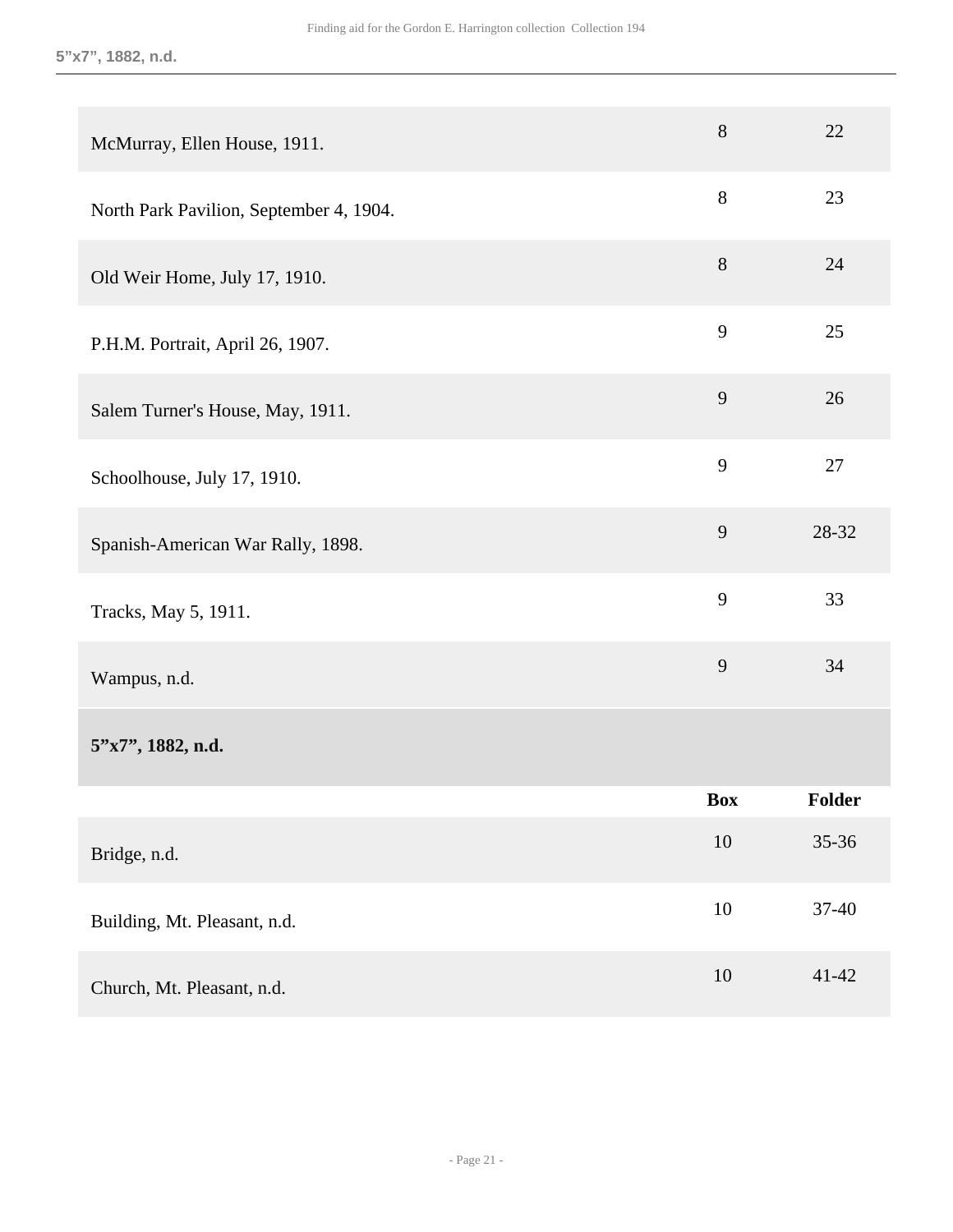| Fire Clean-Up, 1882.                    | 10         | 43-44         |
|-----------------------------------------|------------|---------------|
| Presbyterian Church, Mt. Pleasant, n.d. | 10         | 45            |
| State Normal, Mt. Pleasant, n.d.        | 10         | 46            |
| State Normal, Mt. Pleasant, n.d.        | 10         | 47            |
| Training School, Mt. Pleasant, n.d.     | 10         | 48            |
| $5"x8"$ , 1895, n.d.                    |            |               |
|                                         | <b>Box</b> | <b>Folder</b> |
| Circus Parade, May 24, 1895.            | 11         | 49-52         |
| Parade, n.d.                            | 11         | $53 - 55$     |

#### <span id="page-21-0"></span>**Series VIII. Page Layouts, 1972-1978, n.d.**

#### **Scope and Contents note**

Included here are page layouts for Gordon Harrington's newspaper column on Grand Rapids area history "Those Were the Days" believed to have been published in The Interpreter newspaper. See the available issues of the tabloid in microfilm.

The contents probably represents select, rather than comprehensive coverage of his articles, including topics such as artist Mathias Alten, the visit of Charles Lindbergh, and the local cosmetics business run by two women, Marietta Stanley Co., which produced "Sempre Giovine" perfume.

**Box Folder**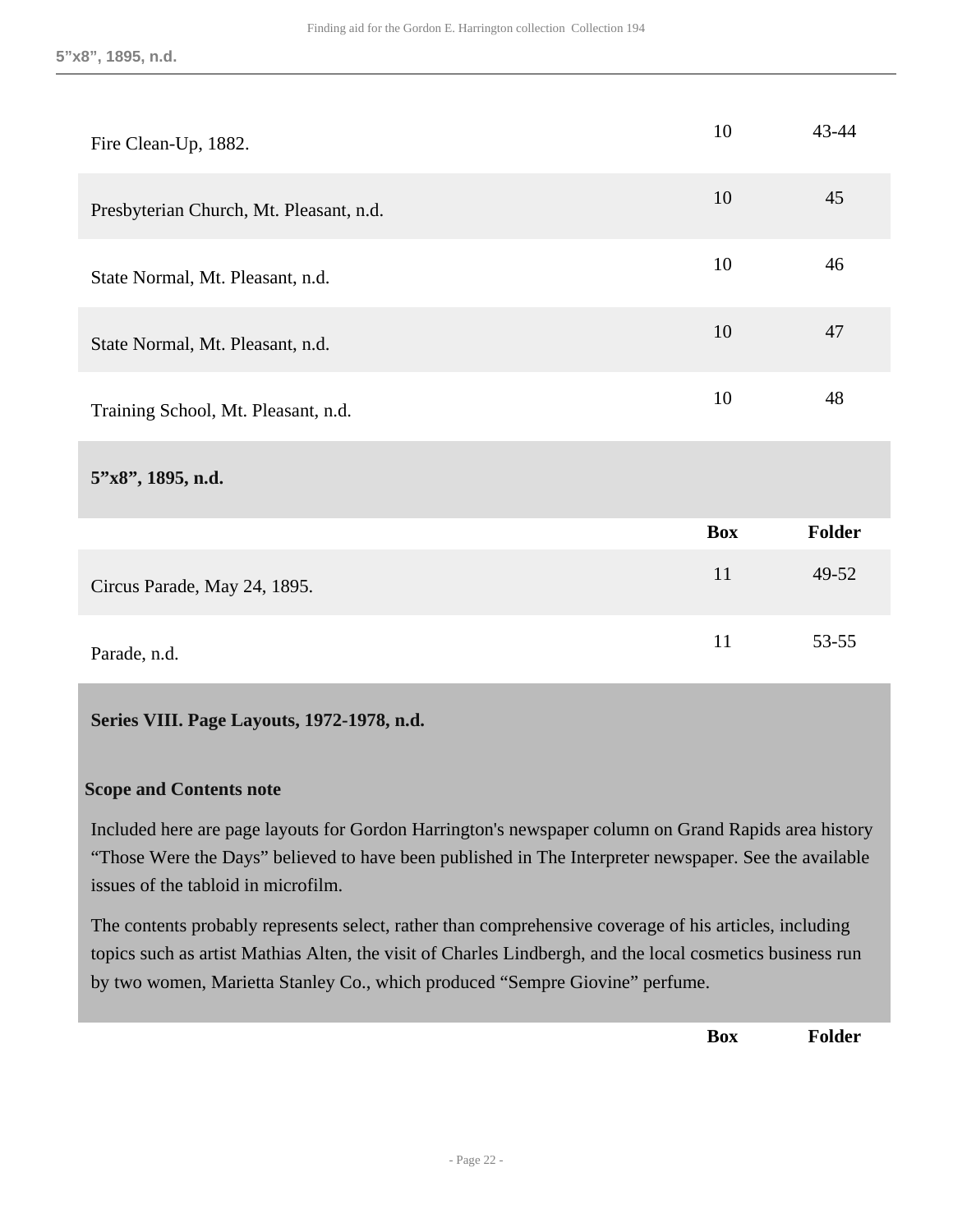**Series XI. Miscellaneous, n.d.**

| Alten, Mathias J., n.d. (1 sheet, w 4 detached images)                                                                                                     | 12 | $\mathbf{1}$   |
|------------------------------------------------------------------------------------------------------------------------------------------------------------|----|----------------|
| Carr, Mrs. J.C.--Sempre Giovine, n.d.                                                                                                                      | 12 | $\overline{2}$ |
| County Fair, n.d. (1 sheet, with 3 of 4 images found, loose)                                                                                               | 12 | 3              |
| Lindbergh, Charles, 1927 visit to Grand Rapids. "When the Lone Eagle<br>Flew" $(1)$                                                                        | 12 | $\overline{4}$ |
| Old Grand Rapids, n.d. (2 sheets)                                                                                                                          | 12 | 5              |
| Radio Pioneers of Grand Rapids, n.d. (2 sheets, w 1 image missing)                                                                                         | 12 | 6              |
| Radio Show, "Glenn & Lenore," 1938-1948. (1)                                                                                                               | 12 | $\overline{7}$ |
| Ramona Park Retrospective; 1905-1915. (1 sheet, w 1 image missing)                                                                                         | 12 | 8              |
| Theaters, downtown Grand Rapids, n.d.                                                                                                                      | 12 | 9              |
|                                                                                                                                                            |    | <b>Box</b>     |
| Powers Theater Demolition "It's Curtains for the Old Powers Theater" / by David<br>Nicolette; photo by Fred Barnes. Grand Rapids Press. December 17, 1978. |    | 13             |

<span id="page-22-0"></span>**Series XI. Miscellaneous, n.d.** 

**Scope and Contents note**